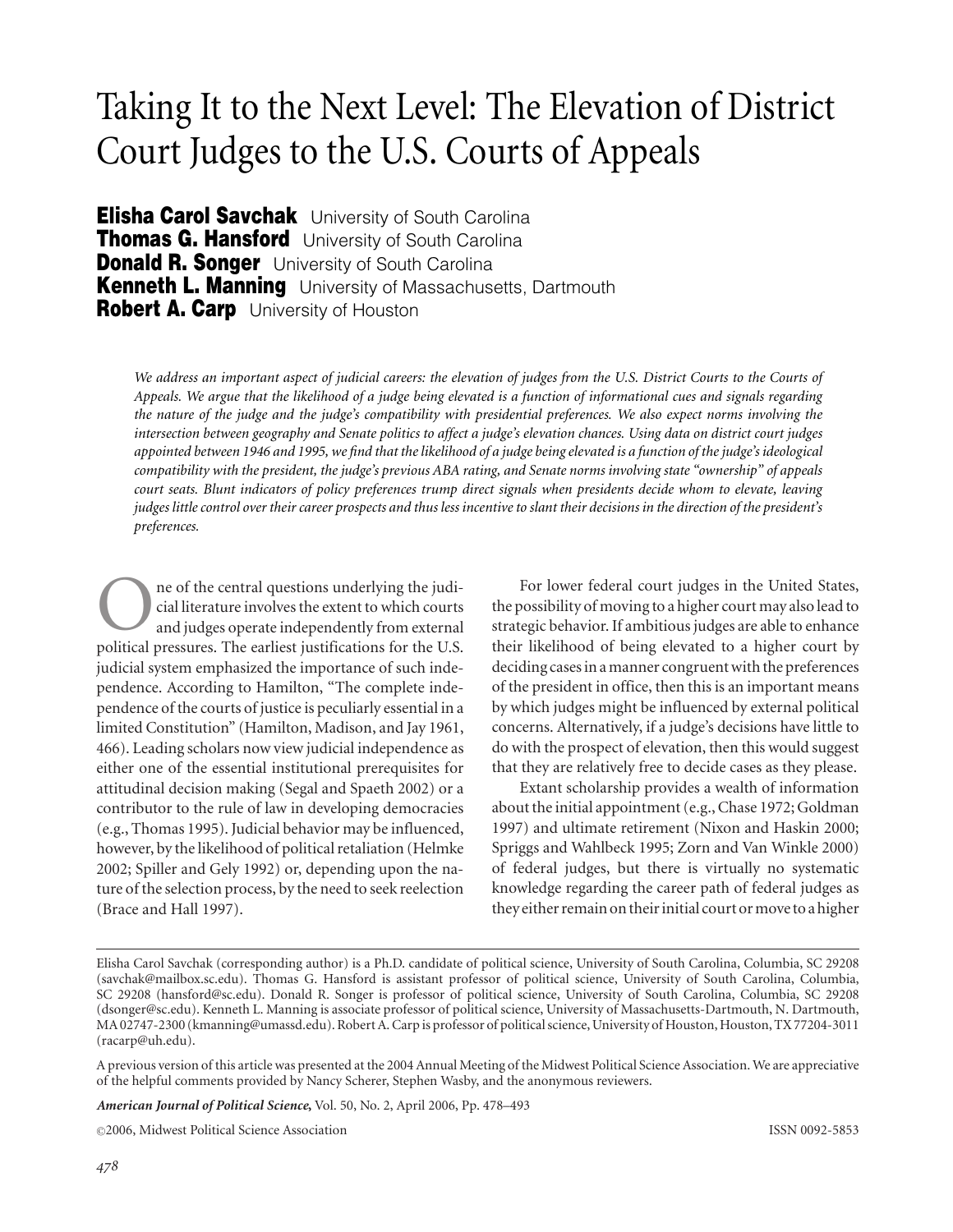court. We examine the most common type of "promotion" in the federal courts—the elevation of U.S. District Court judges to the U.S. Courts of Appeals. The district courts supply an ample set of possible nominees for a president attempting to fill a vacancy on the U.S. Courts of Appeals. In fact, presidents have often turned to the district courts when appointing judges to the appeals courts; 43.6% of the appeals court judges serving from 1946 to 1995 were elevated from the district courts.<sup>1</sup> By examining the elevation of district court judges, we can assess, among other issues, the extent to which these judges can control their careers and thus have an incentive to adjust their behavior in order to please the sitting president.

In developing our model of the elevation of district court judges, we argue that the likelihood of a judge being elevated is a function of the combination of various informational cues and signals regarding the nature of the judge and the judge's compatibility with the preferences of the president and the Senate. We also contend that norms involving the intersection between geography and Senate politics affect the chances of a district court judge filling an appeals court vacancy. With data on the careers of federal district court judges appointed between 1946 and 1995, we estimate a discrete-time duration model that allows us to assess the effect of our hypothesized variables (and additional controls, such as the age of the judge) on the probability that a district court judge will be elevated to fill a given appeals court vacancy. Our results indicate that elevation is a function of the judge's ideological compatibility with the sitting president, the judge's ABA rating at the time of nomination to the district court, and Senate norms involving senatorial courtesy and state ownership of appeals court seats. It appears that the desire to be promoted may not necessarily require the judge to behave strategically, although such behavior can enhance career prospects to a small degree.

# **Moving Up the Judicial Ladder**

Before turning to our specific hypotheses, we lay bare the assumptions that underly much of our argument. While it is likely that presidents pursue a number of goals when appointing judges (see Goldman 1997), our first simplifying assumption is that all presidents are interested in selecting judges who will hand down decisions that are compatible with the president's policy preferences. This assumption rests on an extensive set of studies indicating that policy

concerns motivate the president when selecting judges (e.g., McFeeley 1987; Rowland and Carp 1996; Songer, Sheehan, and Haire 2000). A related assumption is that presidents want their judicial nominees to be confirmed by the Senate. While there may be scattered occasions when a president will receive some political gain from a failed nomination, a nominee generally does the president little good if he or she is not confirmed and thus never makes it to the bench. We also assume that presidents lack perfect information regarding both the likelihood of the nominee handing down favorable decisions and the confirmability of the nominee. Our final assumption is that district court judges are interested in being elevated to the appeals courts. Again, this is a simplifying assumption and it is possible that some district court judges might prefer to remain trial judges. However, we believe it is reasonable to assume that most district court judges would at least be willing to move up the judicial hierarchy.

When confronted with an appeals court vacancy, the president often chooses to nominate a sitting district court judge to fill the vacancy. Elevating district court judges to fill appeals court vacancies can be an attractive strategy since often there will be more relevant information about a district court judge than other types of potential nominees. First, the nature of the judge's appointment to the district court may provide useful information. Being appointed by a Democratic president reveals that a judge likely has different policy preferences than a Republican appointee. Further, the fact that the judge has already been through the confirmation process once may provide information about the judge's confirmability. Second, the observable behavior of the judge once on the bench can also provide useful information to the president regarding the judge's likely behavior on an appeals court. Moreover, the policy-relevant behavior of district judges is manifested under a set of constraints that are relatively similar to the constraints that will be faced by an appeals court judge. In contrast, the record of potential nominees in other settings (e.g., as an elected official) may not provide as reliable an indicator of the policy choices they would make as a federal judge. The first element of our argument is that the cues and signals that can be taken from a district court judge's appointment and career combine with the preferences of the president and Senate confronting the appeals court vacancy in question to determine the likelihood of the judge being elevated to fill the vacancy.

A second element of our argument flows more from the institutional features of the Senate and the Courts of Appeals than from the assumptions listed above. The regional nature of the appeals courts combines with Senate practices to yield appointment norms regarding which types of judges are most eligible to fill a particular appeals

<sup>&</sup>lt;sup>1</sup>Based on data from the United States Courts of Appeals Judge Database, Gary Zuk, Deborah J. Barrow, and Gerard S. Gryski (Co-Principal Investigators), NSF# SBR-93-11999.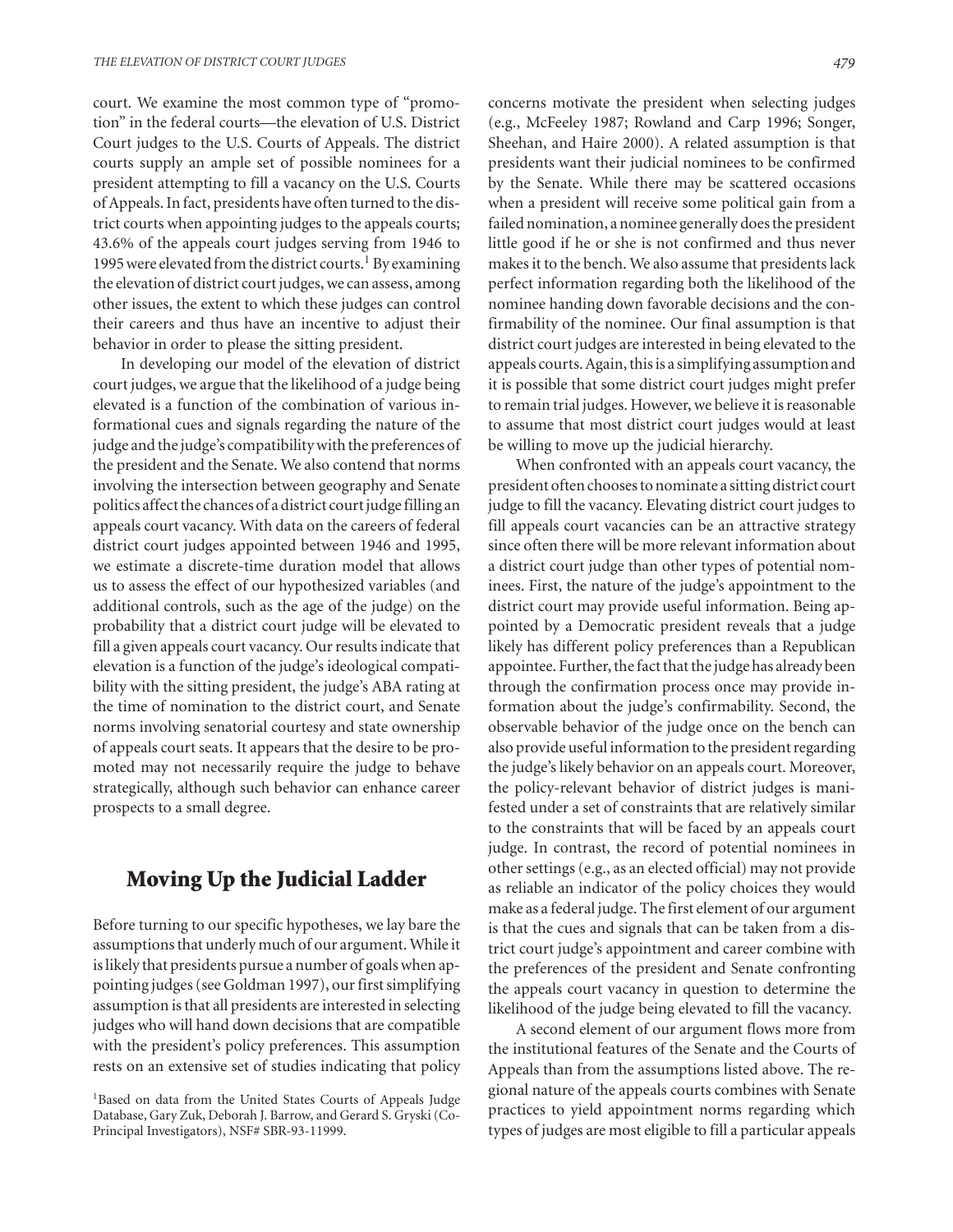court vacancy and which senators will play a disproportionate role in the confirmation of a nominee. We will take up each element of our argument in turn.

#### **Informative Cues, Signals, and the Preferences of the President and Senate**

If aspects of a district court judge's initial appointment and subsequent behavior on the bench provide useful information to the president and his advisers, how will this information then shape the likelihood of the judge being elevated to fill an appeals court vacancy? For a president seeking to appoint appeals court judges who are likely to decide cases and set precedents in a manner that reflects the president's policy preferences, any information regarding the likely future decision making of a possible appeals court judge will be particularly important. This type of information consists of both blunt cues and relatively precise signals. Starting with the former type of information, a president will expect that a judge whom he appointed to a U.S. District Court will be more likely to hand down favorable decisions as an appeals court judge than a district court judge appointed by another president. After all, the president and his advisers presumably considered the compatibility between the judge's likely behavior and the president's preferences when the judge was appointed to the district court (Goldman 1997).

*H1*: A district court judge is more likely to be elevated to fill an appeals court vacancy if the president who initially appointed the judge is still in office.

At any given point in time, most judges serving in the district courts were appointed by a previous president. A second blunt cue that a president will likely rely on when considering elevating a district court judge is the partisan identification of the president who appointed the judge to the district court. A number of studies indicate that judges behave differently according to the partisan identification of the appointing president (Goldman 1975; Kuersten and Songer 2003; Rowland and Carp 1996). A Republican appointee, for example, is much more likely than a Democratic appointee to share the policy preferences of a Republican president. Thus, a district court judge appointed by a Republican president is more likely to decide appeals court cases in a manner compatible with a Republican president's preferences. Presidents will rely on this basic cue regarding the likely behavior of nominees.

*H2*: Elevation is more likely if the president confronting the vacancy is from the same party as the president who appointed the judge to the district court.

The two cues discussed thus far are both blunt and beyond the control of the district court judge once they are sitting on the district court. There is a third type of information regarding the compatibility between the judge's preferences and those of the president, however, that is much more precise and under the control of the judge. During their tenures on the district courts, district court judges build up records that indicate their expressed policy preferences (Richardson and Vines 1970; Rowland and Carp 1996). For a president seeking to further his policy goals, a potential nominee's published decisions can signal the extent to which the judge would hand down favorable policy decisions if appointed to an appeals court.

*H3*: The more a judge's published decisions are in line with the preferences of the sitting president confronting the vacancy, the greater the probability of the judge being elevated.

Of course, the degree to which a judge's record of published decisions can be viewed as a reliable indicator of future behavior depends on the size of the record. When considering two judges who have records that are compatible with his preferences, a president can be more confident in the future behavior of the judge with the more extensive record. The raw number of decisions published will not directly affect the probability of a judge being elevated, but it will condition the effect of the compatibility of this record with the president's preferences. We expect that the more decisions the judge has published, the more that these decisions will shape the president's decision of whether to elevate the judge. Interestingly, district court judges largely determine whether their decisions are published (Rowland and Carp 1996, 118). Thus, they have a good deal of control over the direction and strength of the signals they send about their policy positions.

*H4*: The positive effect of the compatibility of the judge's decisions with the president will be magnified by the number of the judge's decisions which have been published.

Since nominations to the federal courts must be confirmed by the Senate, presidents will be constrained by Senate preferences when selecting nominees (Moraski and Shipan 1999). The positive effect of the compatibility of a district court judge's published decisions with the president's preferences will be conditioned by whether the Senate shares the president's preferences. When the president's party controls the Senate, a judge's ideological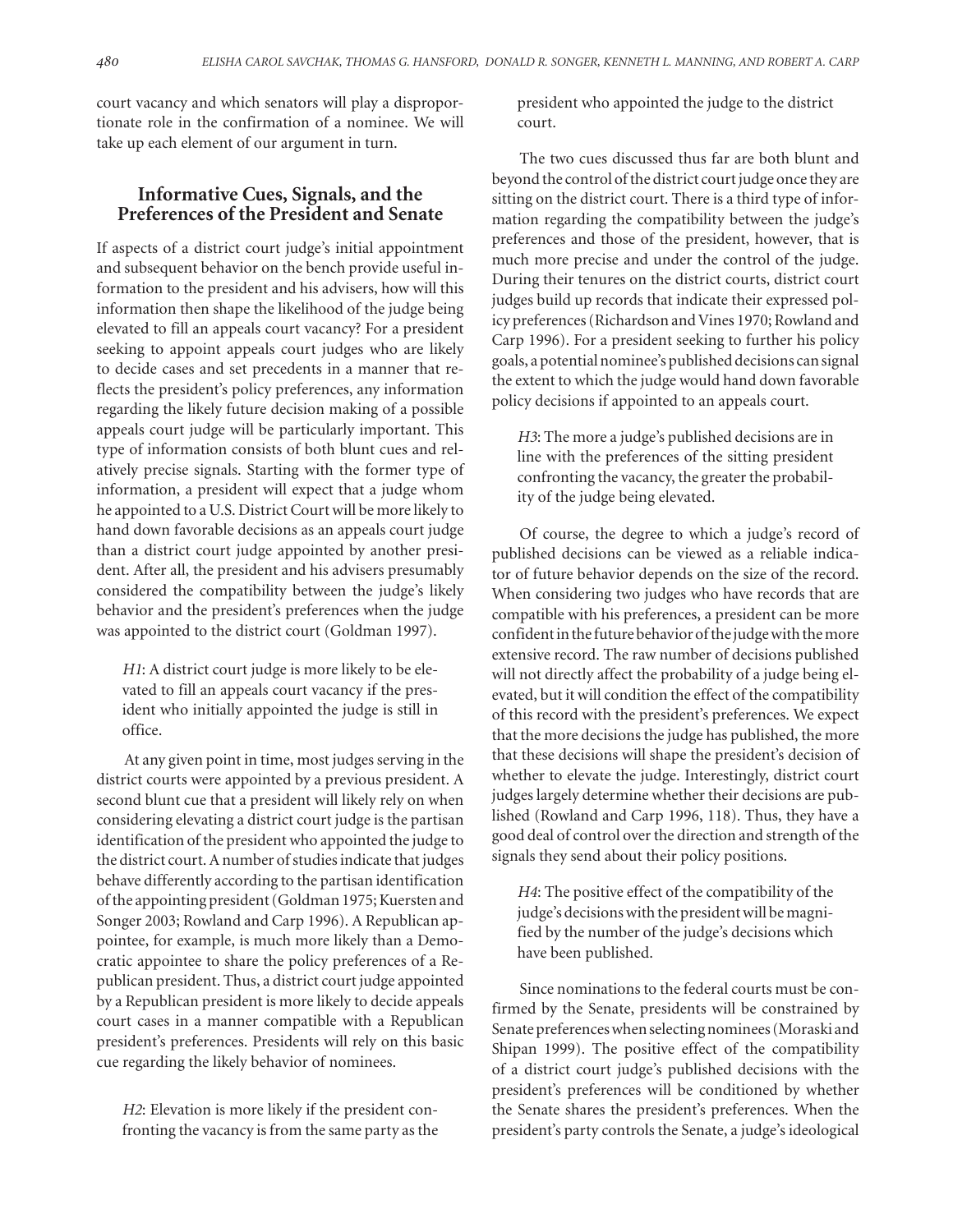compatibility with the president will have a greater positive effect on the likelihood of the judge being elevated to fill an appeals court vacancy. This positive effect will be dimished when the Senate is not controlled by the president's party.

*H5*: The positive effect of the compatibility of the judge's decisions with the president will be magnified when the president's party controls the Senate.

Evidence suggests that Senate confirmation votes are also a function of the perceived qualifications of the judicial nominee (Segal, Cameron, and Cover 1992). The more qualified a nominee is, the greater the probability that the Senate will confirm the nominee. The American Bar Association's Standing Committee on Federal Judiciary evaluates the professional qualifications of every judicial nominee and submits its ratings to the Senate Judiciary Committee. The president will generally prefer to select nominees who will be rated highly by the ABA and therefore more likely to be confirmed by the Senate. Qualitative evidence suggests that presidents do concern themselves with the merit of their judicial nominees (Chase 1972; Harris 1953; Richardson and Vines 1970). If the president is considering elevating a district court judge to an appeals court vacancy, then the ABA's rating of the judge when he or she was nominated to the district court should serve as a powerful cue indicating the type of rating that the judge might receive if nominated to an appeals court seat.<sup>2</sup> The higher the ABA rating when the judge was nominated to the district courts, the greater the chance the judge will get a good rating if nominated again to a new judicial position. Presidents will therefore prefer to elevate judges who have been rated highly before.

*H6*: The higher a judge's ABA rating when s/he was appointed to a district court, the greater the probability the judge will be elevated to fill an appeals court vacancy.

#### **Appointment Norms, Geography, and Competition**

Norms involving the intersection between geography and Senate politics also play a crucial role in the selection of judges to the U.S. Courts of Appeals. With the exception of the Federal and D.C. Circuit Courts, the U.S. Courts of Appeals are organized into geographical circuits. There is a strong expectation that the nominee to an appeals court seat should come from one of the states within the given circuit. A nominee to fill a vacancy on the Fifth Circuit Court of Appeals, for instance, should come from Louisiana, Mississippi, or Texas. This norm is so strong that in the 50 years covered by this study there is not a single example of a district court judge being elevated to a numbered circuit court outside of their geographical circuit.

Furthermore, for each of the appeals courts specific judgeships usually are associated with specific states. While there are a nontrivial number of exceptions, the norm is that an appeals court vacancy created by a death or resignation of a judge from a given state will be filled by someone from that state (Richardson and Vines 1970). On the other hand, a president may have more discretion as to the state from which to choose his nominee when the vacancy is created by legislation that adds a seat to the circuit.<sup>3</sup> We expect that when a vacancy is created by the death or resignation of an appeals court judge, and the vacancy is thus attached to a particular state, district court judges from that state will have a greater chance of being elevated than judges from other states in the circuit.

*H7*: A judge is more likely to be elevated to fill an appeals court vacancy when the vacancy is associated with the state in which the judge serves.

A second norm resulting from the intersection of geography and Senate politics is that of "senatorial courtesy" (Carp and Stidham 1998; Harris 1953; Rowland and Carp 1996). Under this norm, a nomination to the lower federal courts should be acceptable to the senators from the state associated with the vacancy. If a nominee is unacceptable to these senators, the Senate typically will fail to confirm the nominee (Goldman 1997). Therefore, a president must consider the preferences of the home state senators when selecting a judicial nominee.<sup>4</sup> Specifically, a president's choice of nominee will be less constrained when the home state senators share the same policy preferences as the president. The president's choice will be more constrained and confirmation difficulties will be

<sup>3</sup>It is entirely possible, however, that when Congress creates a new judgeship there is an informal understanding as to which state within the circuit will "get" this seat. Unfortunately, we have no way of knowing when such agreements exist. To test whether ignoring such potential understandings affects our results, we conduct both Chow and heteroskedasticity tests. The results indicate that our model is stable across "old" seats and new seats.

4There is some disagreement over the exact nature of this norm. Here, we conceptualize senatorial courtesy broadly and include both home state senators, regardless of partisan affiliation (see Binder and Maltzman 2002).

<sup>2</sup>Between 1953 and 2000, 92.3% of appeals court judges elevated from the district courts attained an equal or better ABA rating upon their nomination to the appeals court. Haire (2001), however, finds the ratings are not necessarily indicative of the quality of judicial performance.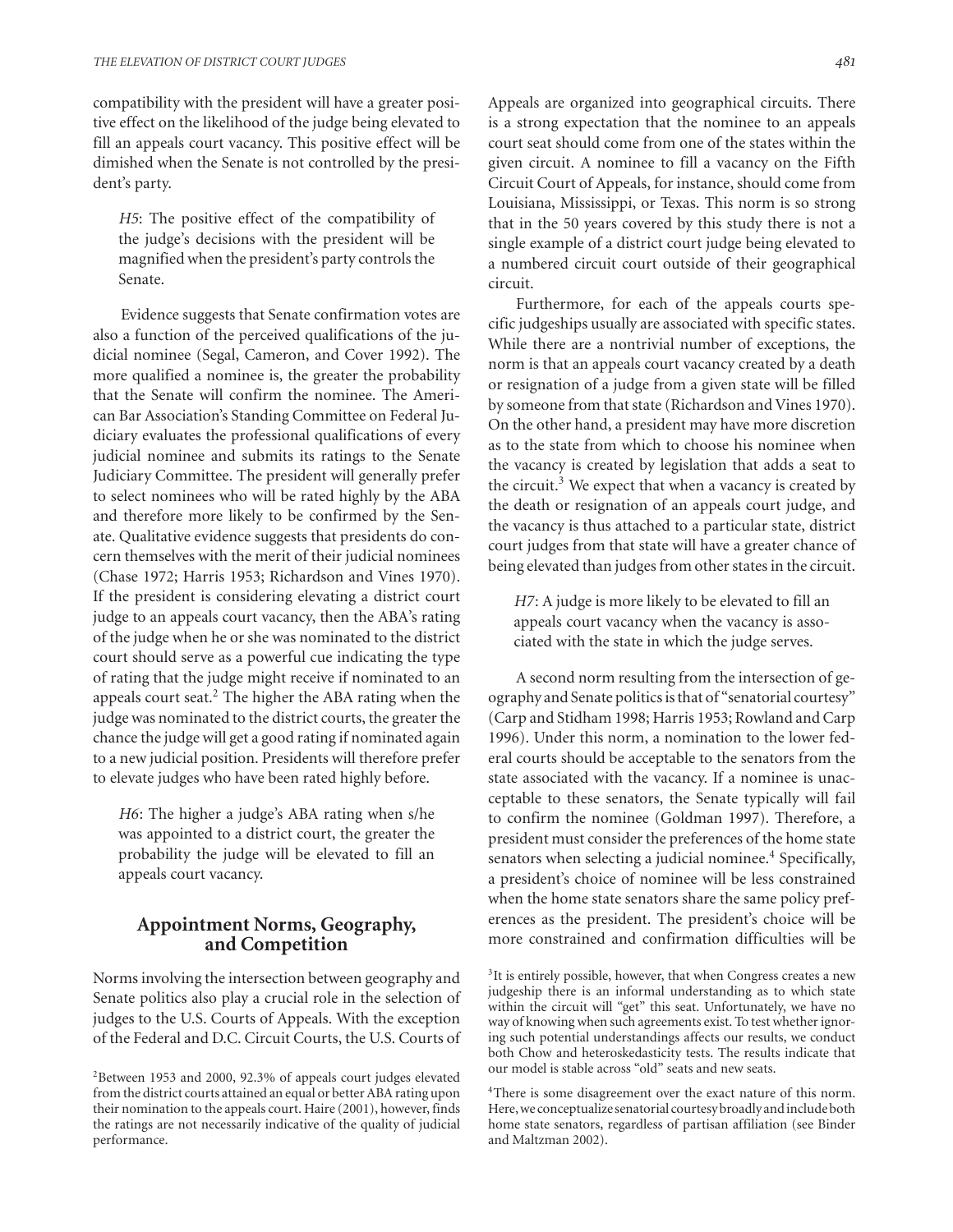more likely if he nominates a judge from a state in which the senators do not share the president's preferences.<sup>5</sup> Assuming that presidents seek to avoid such constraints and confirmation difficulties, we hypothesize that the ideological positions of the senators from a given state affect the likelihood a district court judge from that state will be elevated to fill an appeals court vacancy.

*H8*: The greater the ideological distance between a president and the senators from a given state, the less likely the president is to elevate a judge from that state.

Finally, the appointment norms resulting from the geographic nature of the numbered courts of appeals also affect the degree to which a district court judge is competing with other judges to be elevated to an appeals court vacancy. The appeals courts vary in the number of district court judges located within the circuit, and states vary in the same manner. Regarding elevation to an appeals court, a district court judge is in "competititon" with other district court judges, particularly those of the same party, in his or her state and circuit. There is a partisan component to this competition because, as we discussed above, presidents will rely heavily on partisan cues when elevating a district court judge. Democratic appointees, for example, are primarily competing with other Democratic appointees, not their Republican colleagues.

*H9*: The larger the number of district court judges within a judge's state who were appointed by a president of the same party as the judge, the less likely the judge is to be elevated to fill a given vacancy.

*H10*: The larger the number of district court judges within a judge's circuit who were appointed by a president of the same party as the judge, the less likely the judge is to be elevated.

# **Data and Methods**

We began constructing our dataset by assembling data on all federal district court judges appointed between 1946 and 1995.<sup>6</sup> For each of these 1,305 judges, we identified all the vacancies on the relevant appeals court during the district court judge's tenure.<sup>7</sup> By "relevant vacancy," we refer to an appeals court vacancy occurring within the judge's circuit.<sup>8</sup> For a judge on the Nevada District Court, for example, we identified all the vacancies occurring on the Ninth Circuit Court of Appeals during the judge's career.<sup>9</sup> We then structured the data so that for each district court judge there is an observation for each relevant appeals court vacancy that opened and was filled between the judge's appointment to the district court and the end of their tenure as a district court judge. $10$  In short, the unit of analysis is the judge—vacancy dyad. The dependent variable in our analysis is whether the judge was elevated (i.e., nominated by the president and confirmed by the Senate) to fill the vacancy in question. $11$ 

7There were 380 vacancies on the Courts of Appeals (excluding the Federal Circuit) during this time period. We utilized the Federal Judicial Center's *History of the Federal Judiciary* (http://www.fjc.gov) to determine the timing and duration of appeals court vacancies.

8For 18% of the elevations (excluding elevations to newly created seats and the D.C. Circuit), a judge who was located within the circuit but not the specific state associated with the seat was appointed to fill the vacancy. Thus, we need to include all intracircuit dyads in our data since there is a meaningful "risk" that a judge from one state within a circuit could be appointed to fill a vacancy associated with another state. By including the *Same-State Vacancy* variable, we control for the fact that this type of cross-state appointment is less likely. Given how frequently the norm that states "own" seats on appeals courts is discussed in the literature (e.g., Howard 1981; Slotnick 2005; Tarr 1994), it is interesting that a number of elevations violate this norm.

9In our data, there are only three instances in which a judge from a district court other than the D.C. District Court was elevated to fill a vacancy on the D.C. Appeals Court. Thus, while there is a nonzero risk of the judge from the Nevada District Court being elevated to fill a D.C. Court of Appeals vacancy, this risk is very small. For this reason, we choose to exclude the dyads involving a D.C. Circuit vacancy and a judge from a court other than the D.C. District Court.

<sup>10</sup>An alternative approach would be to structure the data so that there is one observation for each month of a vacancy that occurs during a district court judge's career. The advantage to this approach would be that variables could vary over the duration of the vacancy. It is not obvious, though, that the values of the variables in months in which the vacancy is not filled matter nearly as much as the values of the variables when the president does select someone to fill the vacancy.

11The data for our dependent variable were derived from the*History of the Federal Judiciary*. We do not include failed elevation attempts (i.e., instances in which a district court judge is nominated to an appeals court but not confirmed by the Senate). Our focus is on actual elevations, as opposed to such failures. Furthermore, we do not have the data on failed nomination attempts. To test whether the "rare" nature of our dependent variable is problematic for the purposes of model estimation, we also estimated our model using King and Zeng's (2001) "rare events logit model." The results from this model estimation are substantively the same as the results presented here.

<sup>5</sup>In addition, by elevating a district court judge from a state in which the home state senators and the president are ideologically compatible, the president creates a district court vacancy that will be easier to fill with a judge who shares the president's preferences.

<sup>6</sup>We are ultimately forced to exclude 93 judges for whom we could not find an ABA rating.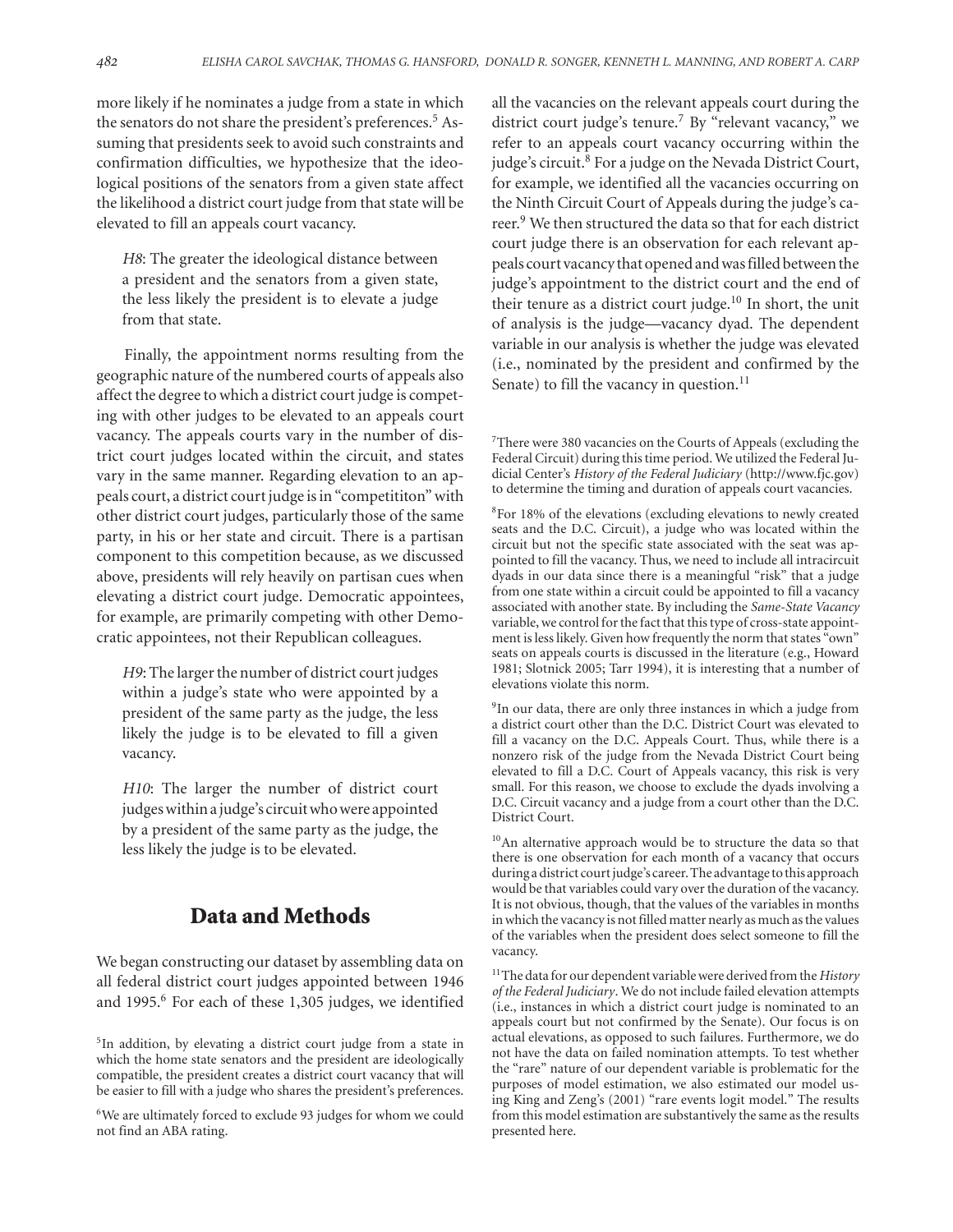There are a number of issues raised by the structure of our data. First, there are judges whose tenure ends due to reasons other than elevation to an appeals court. In addition to elevation, a judge's tenure on a district court can end as a result of death, retirement, resignation, impeachment and removal by Congress, or assumption of senior status. Second, for the vast majority of district court judges in our data there are several relevant vacancies that occurred during their tenure. This means that for any given judge we have multiple observations in our data. As a result, we might expect the error associated with a judge for one observation (e.g., the first relevant vacancy they experience) might be correlated with the error associated with a second observation for that judge (e.g., the second vacancy they experience).

We deal with these issues by treating the data as competing risks, discrete-time duration data (see Box-Steffensmeier and Jones 1997). Duration data are data in which the researcher is interested in the timing and occurrence of an event. With duration data, time is of central concern and can be either continuous or broken up into discrete units. Our duration data is of the discrete variety as the unit of time under analysis is the appeals court vacancy.

To illustrate this, consider the career of Judge Robert Chapman. Nixon appointed Chapman to the South Carolina District Court in 1971. Chapman continued as a district court judge as, over time, seven vacancies on the Fourth Circuit Court of Appeals opened and were filled. When an eighth vacancy arose on the Fourth Circuit, Reagan appointed Chapman to fill it, and we thus have eight observations for Chapman in our data. The first observation is for the first Fourth Circuit vacancy occurring after Chapman had been appointed to the district court. Each following observation corresponds to a subsequent vacancy.<sup>12</sup> The vacancy therefore acts as the unit of time; but it is a discrete unit.

Our duration data also have a competing risks element to them. While we are only interested in elevations, there are competing risks in the sense that a judge cannot be elevated at time *t* if they have retired at time *t*−1. The typical way to treat competing risks duration data is to estimate a model in which the outcome of interest is the dependent variable and all other outcomes are only used to determine where the data should be censored. If Judge Chapman had retired right before the eighth vacancy we would only include observations for the first seven vacancies. Often researchers are interested in all the different outcomes or forms of risk and therefore estimate separate models for each (e.g., Zorn and Van Winkle 2000).

<sup>12</sup>Vacancies are ordered by the date on which the vacancy was filled.

In this project, we are only interested in the elevation of judges so we simply estimate a single model and treat all other outcomes (e.g., retirements and deaths) as censoring points.

By treating our data as being in duration format, we are also able to address the issue of the nonindependence of residuals associated with a given judge. We simply account for "duration dependence" on the right-hand side of the model (see Beck, Katz, and Tucker 1998). After experimenting with a number of functional forms, including splines and dummy variables, we conclude that the best way to account for duration dependence is by simply including the number of relevant vacancies for which the judge has been passed over as a linear variable.

We estimate our discrete-time duration model as a probit model (see Box-Steffensmeier and Jones 1997). To account for the issue of the nonindependence of errors associated with a given vacancy, we estimate our model with robust standard errors that allow for errors to be correlated within a given vacancy.<sup>13</sup> Additional modeling issues involving potential selection effects and the decision to pool our data are discussed in Appendices A and B.

#### **Independent Variables**

*Same President* indicates whether the president who makes the appointment to fill the vacancy is the same president who nominated the judge in question to the district court.14 *President of Same Party* equals one if the president who makes the appointment to fill the vacancy is of the same party as the president that appointed the judge to the district court.15 We measure the congruence of the

14Basic background data on district court judges come from *History of the Federal Judiciary*.

<sup>&</sup>lt;sup>13</sup>If one district court judge is appointed to fill a vacancy on an appeals court, then other district court judges within that circuit cannot be elevated to that same vacancy. We cannot use a conditional logit model here, however, because our choice set is open-ended (i.e., someone other than a district court judge can get appointed to fill a vacancy).

<sup>&</sup>lt;sup>15</sup>If the same president who appointed the district court judge is still in office, both *Same President* and *President of Same Party* equal one. We believe that the partisan identification of the appointing president is a better indicator of a judge's preferences than the partisanship of the judge (of course, these two indicators correlate very highly; 91.5% of the judges in our data were appointed by a president of the same party as the judge). During our time period, Republican judges appointed by Democrats decided 48.0% of their published cases liberally. Democratic judges appointed by Republicans decided 43.1% of their published cases liberally. If we estimate our model using the judge's partisanship instead of the appointing president's, the results are substantively the same as those reported in Table 2. The only difference is that the interaction term involving the number of opinions published just becomes significant.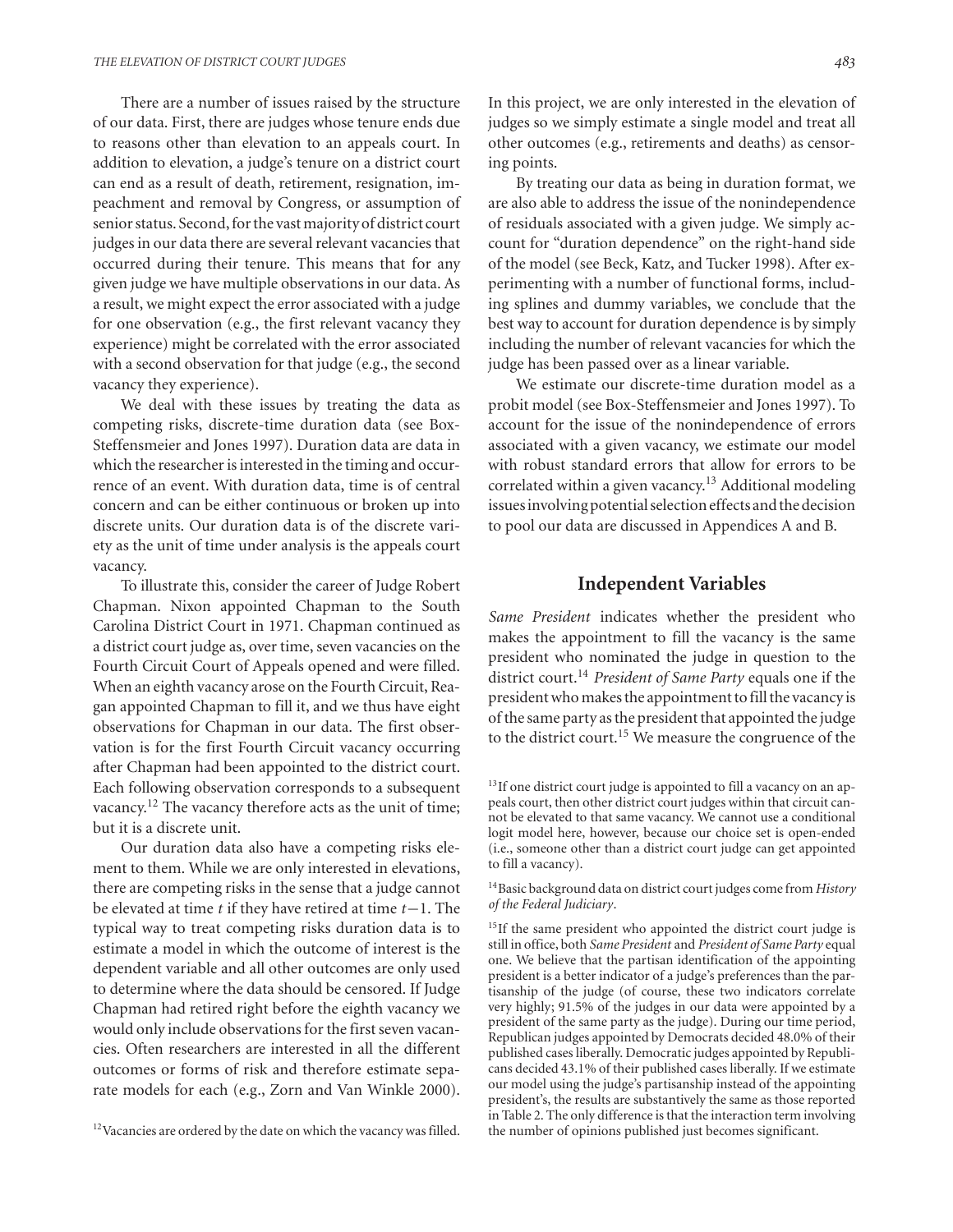judge's published decisions with the president's preferences (*Presidential Compatibility with Judge's Record*) as the proportion of liberal decisions made by the judge if a Democratic president is in office and the proportion of conservative decisions if a Republican president is in office.16 We expect the effect of *Presidential Compatibility with Judge's Record* to be conditioned by the size of the record. We measure *Opinions Published* as the number of opinions that the judge has published through the year in which the vacancy was filled. We then interact *Opinions Published* with *Presidential Compatibility with Judge's Record* and expect a positive coefficient for this interaction term. We also include *Opinions Published* in the model separately as a main effect (see Friedrich 1982).

We include two independent variables flowing from our two hypotheses regarding the president's consideration of the potential confirmability of district court judges nominated to appeals court seats. We interact*Unified Government* (which equals one when the Senate is controlled by the president's party) with *Presidential Compatibility with Judge's Record* and expect a positive coefficient. The *Previous ABA Rating* of the judge is simply the rating the ABA gave the judge when he or she was nominated to the district court. This rating is a three-point scale ranging from 0 (Not Qualified) to 2 (Well-Qualified). $17$ 

<sup>16</sup>All of our independent variables are measured in the year the vacancy in question was filled. Data on the direction and number of a judge's published decisions were derived from the decisions published in the Federal Supplement, the primary outlet for published federal district court decisions. The data include all cases published in the Supplement in each of 26 specific case categories which include all categories in the general areas of civil rights and liberties, criminal rights, and economic liberalism from 1945 to 1995, excluding cases lacking an ideological dimension. While most decisions are not published, the best evidence suggests that "the vast majority of published opinions are explications of discretionary policy decisions that directly or indirectly allocate value beyond the litigants of record" (Rowland and Carp 1996, 19). For more on the district court data, see Rowland and Carp (1996).

Some might speculate that the decision to publish a decision might be influenced by a desire on the part of a district court jurist to draw attention to him or herself in an attempt to position themselves for a promotion to the appellate courts. If this were the case, we would anticipate, for example, greater publication rates for Republican judges when the GOP controls the White House. Under Democratic administrations in our time period, the percentages of decisions published by Democrats and Republicans are 49.8% and 46.4%, respectively. During Republican administrations, the percentages of decisions published by Democrats and Republicans are 50.0% and 47.8%, respectively. There is thus no indication that judges systematically increase their number of published decisions in order to facilitate promotion.

<sup>17</sup>Sheldon Goldman graciously provided these ABA scores. There have been two changes in ABA ratings over time. First, the ABA used the "exceptionally well-qualified" score for a while, but dropped it in the 1980s. For the purposes of consistency over our time period, we have collapsed "exceptionally well-qualified" into the well-qualified" category. Second, the ABA used to give split rat-

We also hypothesize that a judge is most likely to be elevated to fill an appeals court vacancy if the vacancy is linked to the state in which the judge presides. *Same-State Vacancy* equals one if the departing appeals court judge is from the same state as that in which the district court judge is seated, and zero otherwise. If the vacancy results from the creation of a new judgeship by Congress, then *New Seat* equals one. If both *Same-State Vacancy* and *New Seat* equal zero, then the vacancy is one created by a departing appeals court judge from a different state than the district court judge under analysis.<sup>18</sup> We measure*President–Home State Senator Distance* as the absolute value of the difference between the president's DW-NOMINATE score and the average DW-NOMINATE score for the two senators from the state in which the district court judge in question is seated.<sup>19</sup> The coefficient for this variable should be negative in direction. *State-Level Competition* and*Circuit-Level Competition* are measured as the number of district court judges of the same party as the judge under analysis in the judge's state and the judge's circuit, respectively. Both of these variables should exert a negative effect on the likelihood of a district court judge being elevated.

In addition to the independent variables suggested by our hypotheses, we include a number of controls. Goldman (1997) concludes that presidents prefer to nominate judges who are middle-aged. We control for this influence by including *Age* (the age of the judge in years

ings in the case where the committee could not reach a consensus. In this situation, we simply utilize the majority's rating.

18These data were derived from *History of the Federal Judiciary*. Seats on the D.C. Circuit Court of Appeals are not tied to states in the same manner as seats on the other appeals courts. Therefore, D.C. District Court judges are coded as zero for both *Same-State Vacancy* and *New Seat*. Even though some of the vacancies on the D.C. Court of Appeals are the result of the creation of new seats, we code *New Seat* as zero for all D.C. judges because the logic motivating the inclusion of this variable does not apply to D.C. judges. A D.C. judge should be just as likely to be elevated to fill a new seat as an existing seat. Given that there is no theoretical basis for *Same State* and *New Seat* to effect the elevation of D.C. judges, we set both of these variables to zero for these judges and include a dummy variable indicating that the judge is in the D.C. district (*D.C. Judge*). The inclusion of *D.C. Judge* allows these judges to have a different baseline probability of elevation than judges who face vacancies associated with other states. It is important to note that the decision to include or exclude D.C. judges from our analysis has no substantively meaningful effect on the results.

19We use the first dimension of the DW-NOMINATE scores (see Poole and Rosenthal 1997). There are no home state senators for D.C. District Court judges and thus no senatorial courtesy-related constraint on a president's decision to elevate a D.C. judge. For these judges, *President–Home State Senator Distance* is set at zero. The *D.C. Judge* variable we include in our model absorbs any difference in the effect of a zero value on this variable for D.C. judges and zeros for judges on other district courts. Therefore, the estimate for *President–Home State Senator Distance*remains the same, regardless of the value that this variable takes on for *D.C. Judges*.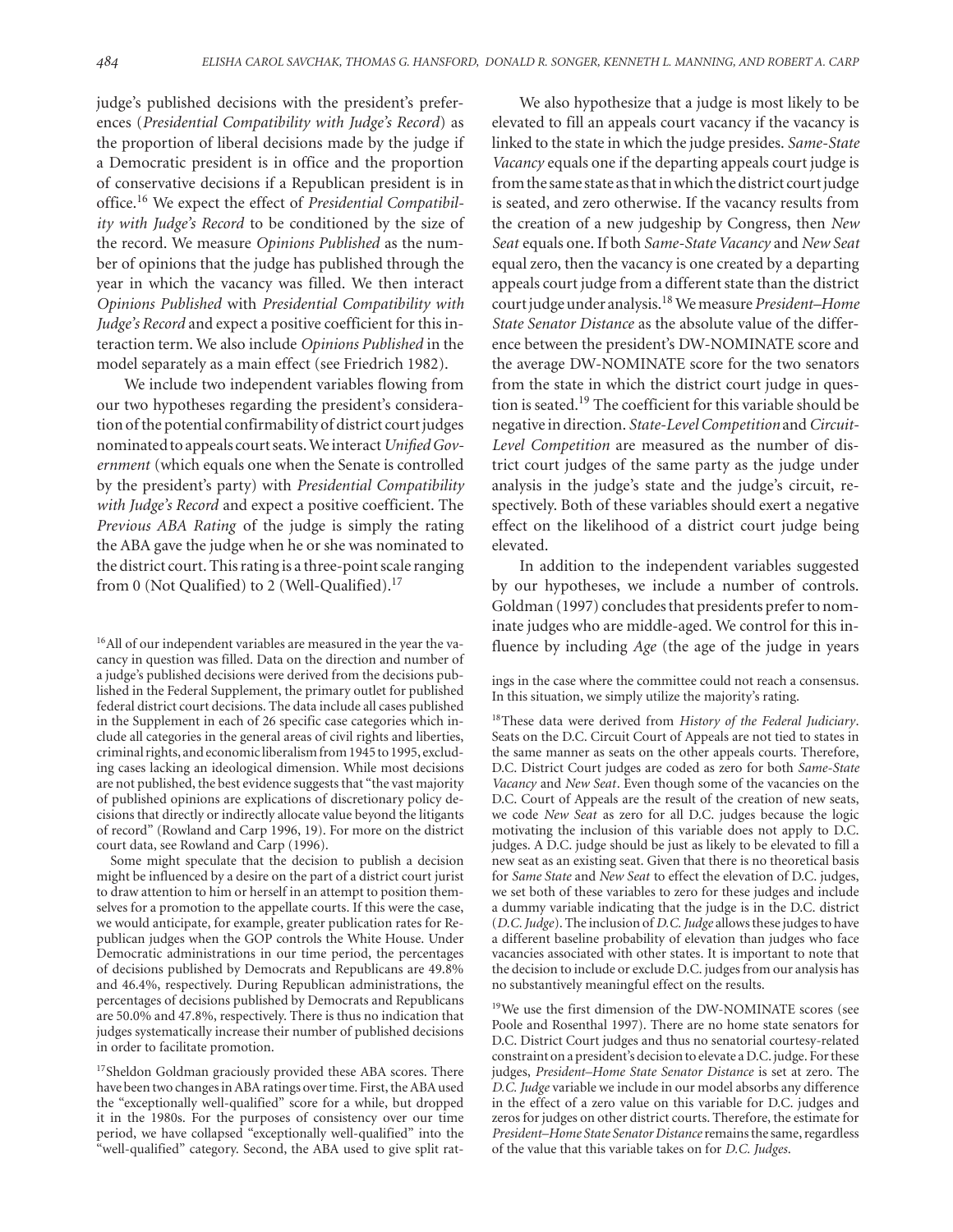| TABLE 1 | <b>Descriptive Statistics</b> |
|---------|-------------------------------|
|---------|-------------------------------|

|                                | Stand. |           |            |
|--------------------------------|--------|-----------|------------|
| <b>Independent Variable</b>    | Mean   | Deviation | Range      |
| Same President                 | .199   | .399      | $0 - 1$    |
| President of Same Party        | .510   | .500      | $0 - 1$    |
| Presidential Compatibility     | .502   | .229      | $0 - 1$    |
| with Judge's Record            |        |           |            |
| Pres. Compatibility $\times$   | 12.2   | 18.2      | $0 - 425$  |
| Opinions Published             |        |           |            |
| Pres. Compatibility ×          | .283   | .304      | $0 - 1$    |
| <b>Unified Government</b>      |        |           |            |
| Previous ABA Rating            | 1.47   | .536      | $0 - 2$    |
| Same-State Vacancy             | .213   | .409      | $0 - 1$    |
| New Seat                       | .320   | .467      | $0 - 1$    |
| President-Home State           | .461   | .261      | $0 - 1.26$ |
| Senator Distance               |        |           |            |
| <b>State-Level Competition</b> | 9.27   | 8.20      | $0 - 36$   |
| Circuit-Level Competition      | 27.0   | 13.0      | $2 - 71$   |
| Number of Opinions             | 24.3   | 33.4      | $0 - 465$  |
| Published                      |        |           |            |
| <b>Unified Government</b>      | .592   | .491      | $0 - 1$    |
| Age                            | 57.7   | 7.90      | $33 - 83$  |
| Age <sup>2</sup>               | 3388   | 903       | 1089-6889  |
| Seniority                      | 7.66   | 5.41      | $0 - 34$   |
| Seniority <sup>2</sup>         | 87.9   | 111       | $0 - 1156$ |
| D.C. Judge                     | .023   | .151      | $0 - 1$    |
| Pension Eligible               | .113   | .317      | $0 - 1$    |
| Duration                       | 8.58   | 7.01      | $1 - 46$   |

 $N = 13,627.$ 

when the vacancy is filled) and *Age*2. We also include *Seniority* (the number of years since the judge was appointed to the district court) and *Seniority*2. We include both variables as quadratic functions because we expect curvilinear effects (see Bratton and Spill 2004).

Given the relatively unique nature of the D.C. District Court, we include a dummy variable denoting whether a judge serves on this court (*D.C. Judge*). It is possible that whether a judge is eligible to retire with full benefits will affect the likelihood of elevation, and we therefore include *Pension Eligible* in our model. As mentioned earlier, we also include a variable, *Duration*, which consists of the number of vacancies that have opened and then been filled on the relevant appeals court since the judge in question was appointed to the district court. In other words, *Duration* is our time variable and the units of time are discrete in nature. Descriptive statistics for all the independent variables are presented in Table 1.

#### **Results**

Of all the district court judges in our data, 133 (10.2%) were elevated to an appeals court during the 1946 to 1995 time period. On average, these judges were elevated to the seventh relevant vacancy that opened up during their tenure on the district court. There is substantial variation in the number of relevant appeals court vacancies occurring before elevation, however. Bailey Aldrich, for example, was elevated to the first relevant vacancy to open during his career as a district court judge while Robert Manley Parker was not elevated until the 27<sup>th</sup> vacancy occurring during his tenure. The results of our model explaining the elevation of district court judges to the appeals courts are presented in Table 2. Overall, the results are supportive of most of our hypotheses and the set of independent variables we include is jointly significant.

The estimate for *Same President* is in the predicted direction (positive) but is statistically insignificant. We therefore cannot conclude that a district court judge is more likely to be appointed to fill an appeals court vacancy when the president who initially appointed the judge is still in office. The positive and statistically significant estimate for *President of Same Party*, however, reveals that the probability of a judge being elevated increases if the president in office at the time of the vacancy is a member of the same party as the president who initially appointed the judge to the district court. We argue that this partisan component of the decision to elevate a judge flows from a president's desire to appoint like-minded judges to the appeals courts.

The extent to which the judge's published decisions are congruent with the president's preferences (*Presidential Compatibility with Judge's Record*) also exerts a positive and significant effect on the judge's chances for being elevated to an appeals court vacancy. Judges deciding cases in a conservative manner, for example, are more likely to be elevated when a Republican president is in office. The decisions published by a district court judge act as a signal to the president regarding the relevant preferences of the judge and thus their likely future behavior on an appeals court.<sup>20</sup>

20It has been suggested to us that *Presidential Compatibility with Judge's Record* may matter most for judges of the same party as the president and from the state associated with the vacancy. On a theoretical level, we expect that when a president selects a judge from the other party, a different state, or both, that the president is considering the judge's preferences every bit as much as under other scenarios. Nevertheless, we tested this hypothesis by estimating our model while including *Presidential Compatibility with Judge's Record* × *President of Same Party* × *Same-State Vacancy*. The coefficient estimate is positive and on the cusp of statistical significance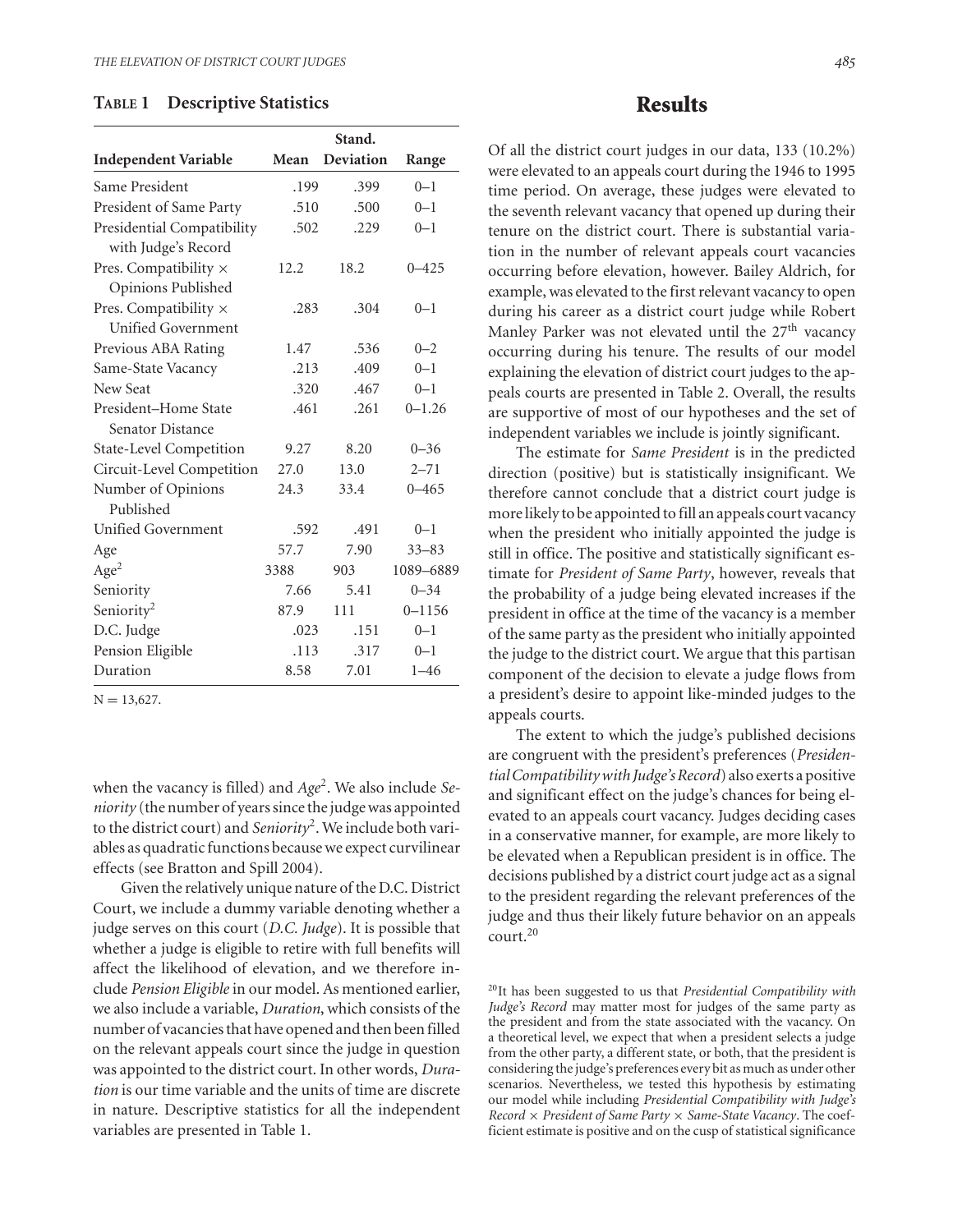|                                |             | Stand. |         |
|--------------------------------|-------------|--------|---------|
| <b>Independent Variable</b>    | Coefficient | Error  | p Value |
| Same President                 | .052        | .134   | .349    |
| President of Same Party        | .928        | .125   | .000    |
| Presidential Compatibility     | .773        | .272   | .002    |
| with Judge's Record            |             |        |         |
| Pres. Compatibility $\times$   | .007        | .005   | .083    |
| Opinions Published             |             |        |         |
| Pres. Compatibility x          | $-.565$     | .294   |         |
| <b>Unified Government</b>      |             |        |         |
| Previous ABA Rating            | .293        | .073   | .000    |
| Same-State Vacancy             | 1.10        | .116   | .000    |
| New Seat                       | .527        | .110   | .000    |
| President-Home State           | $-.272$     | .131   | .019    |
| Senator Distance               |             |        |         |
| <b>State-Level Competition</b> | $-.026$     | .008   | .001    |
| Circuit-Level Competition      | $-.009$     | .004   | .021    |
| Component Terms                |             |        |         |
| Number of Opinions             | $-.005$     | .003   | .129    |
| Published                      |             |        |         |
| <b>Unified Government</b>      | .251        | .189   | .184    |
| Controls                       |             |        |         |
| Age                            | .291        | .089   | .001    |
| Age <sup>2</sup>               | $-.003$     | .001   | .000    |
| Seniority                      | .197        | .045   | .000    |
| Seniority <sup>2</sup>         | $-.007$     | .002   | .003    |
| D.C. Judge                     | $-.023$     | .384   | .952    |
| Pension Eligible               | $-.235$     | .326   | .471    |
| Duration                       | $-.025$     | .010   | .017    |
| Constant                       | $-11.2$     | 2.43   | .000    |
| Number of Observations         | 13,627      |        |         |
| Wald Test (Chi-squared,        | 227         |        | .000    |
| 20 deg. of freedom)            |             |        |         |

**TABLE 2 Discrete Time Duration Model of the Elevation of District Court Judges to the Appeals Courts**

For the variables resulting from our hypotheses, the p values are for one-tailed tests. For component and control variables, two-tailed test values are reported. For estimates that are not in the hypothesized direction, no p value is reported.

We also expect that amongst district court judges who are compatible with the president's preferences, those who have published a large number of opinions will be most likely to be elevated. The coefficient estimate for *Presidential Compatibility* × *Opinions Published* is positive as anticipated and is close to statistical significance. The size of a judge's record may affect the extent to which a president considers the ideological content of the record, although the evidence does not allow us to formally draw this conclusion.

The coefficient estimate for *Presidential Compatibility*×*Unified Government* is not in the predicted direction. There is no support for our hypothesis that the ideological compatibility between a judge and the president will have a greater positive effect when the president's party controls the Senate.<sup>21</sup>

While partisan control of the Senate may not affect the career trajectory of a judge, the constitutional requirement that the Senate confirm all judicial nominees does play a role. The results of our analysis reveal that the *Previous ABA Rating* of a judge when s/he was appointed to a district court has a positive and statistically significant effect on their likelihood of being elevated to an appeals court in the future. The higher the judge's rating, the greater the probability of the judge being elevated to fill a given vacancy. The president is more likely to nominate a judge who was previously rated highly because the previous rating is a predictor of the rating the judge will get if nominated for an appeals court seat, which affects whether the Senate confirms the nominee. We should note, however, that a Chow test reveals that the effect of *Previous ABA Rating* is not statistically significant for observations occurring during the last three administrations in our analysis (Reagan, Bush, and Clinton). While ideological considerations still exert an effect on the elevation of district court judges, perceived judicial qualifications may no longer play an important role. This may be due to the criticism and controversy surrounding ABA ratings during the 1980s and 1990s. Although this criticism came from conservative sources, the diminishment of the effect of ABA ratings occurred under all three of these presidents, not just the Republicans.22

The nature of the appeals court vacancy also contributes to the odds of a district court judge being elevated to fill the vacancy. There are three possible scenarios: the vacancy is connected to the district court judge's state, the vacancy is connected to another state in the circuit, or the vacancy is a new seat unconnected as of yet to a

<sup>(</sup>p = .08, two-tailed test). The main effects for *Presidential Compatibility with Judge's Record*, *President of Same Party*, and *Same-State Vacancy* are all still positive and significant. Thus, *Presidential Compatibility with Judge's Record* exerts the expected, positive effect for all judges, although this effect may be a bit larger for judges in the state associated with the vacancy and who were appointed by a president of the same party as the president in office.

<sup>21</sup>We also tested whether the size of the judge's record conditions the effect of *Presidential Compatibility with Judge's Record* × *Unified Government* and whether *Unified Government* conditions the effect of *Same Party*. The results do not support either conditioning effect.

<sup>&</sup>lt;sup>22</sup>See Appendix B for more details on tests of coefficient instability over time.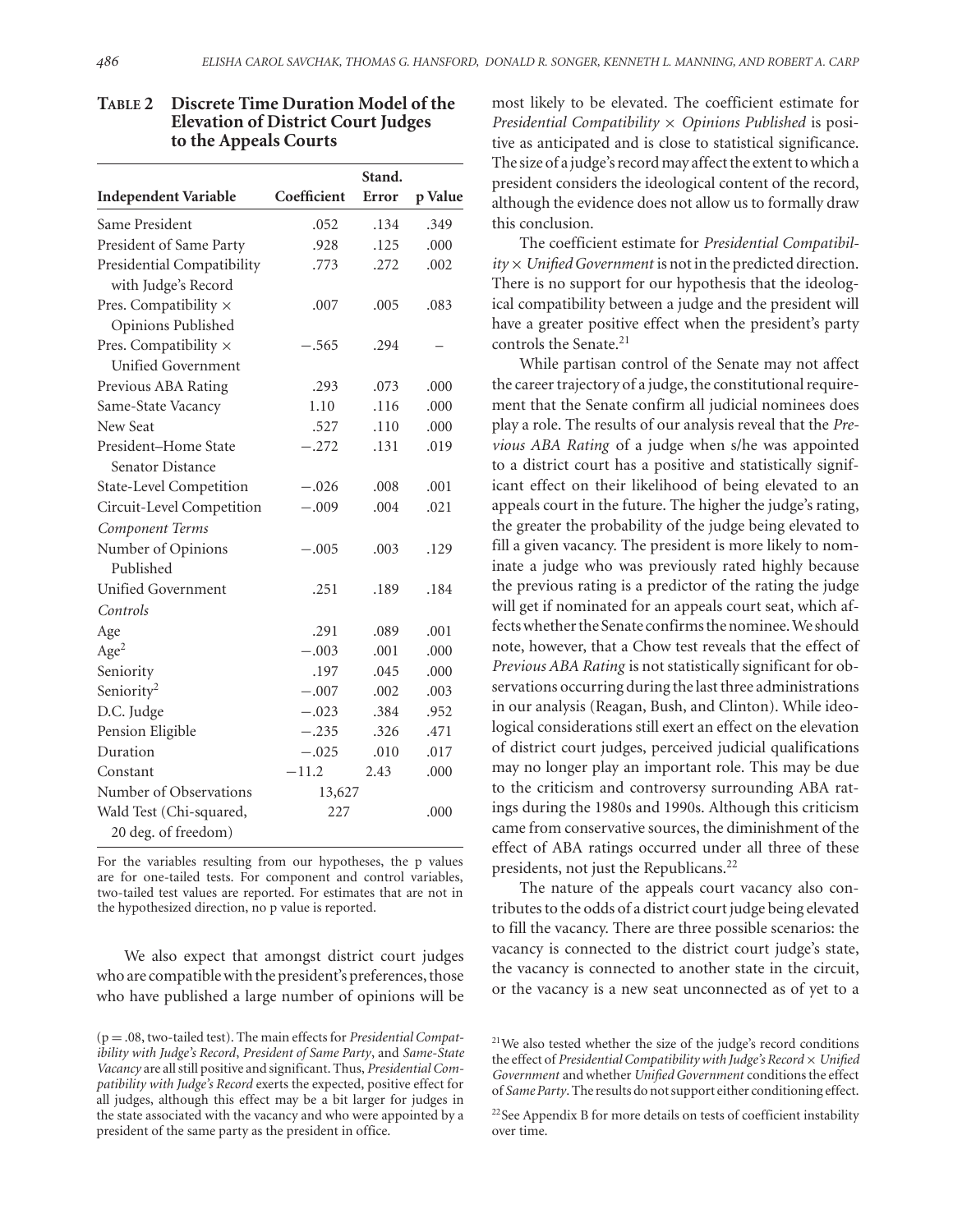particular state. *Same-State Vacancy* and *New Seat* represent the effect of the first and last scenarios. The middle scenario is the reference or baseline category. The positive and significant estimates for these two variables reveal that a judge is more likely to be elevated to a same-state or newly created vacancy than a vacancy connected to another state. A Wald test reveals that a judge is more likely to be appointed to fill a same-state vacancy than a new seat.<sup>23</sup>

We expect the norm of senatorial courtesy to influence a district court judge's chances of elevation. Specifically, we hypothesize that the degree to which the president is compatible with the preferences of the senators from the judge's state will affect whether the judge gets elevated. Our results provide evidence for this effect as the estimate for *President–Home State Senator Distance* is negative and statistically significant. A judge from a state with senators who are ideologically incongruent with the president is less likely to get elevated than a judge from a state with senators who share the president's policy preferences. Thus, while the preferences of the entire Senate do not seem to affect the likelihood of a given judge being elevated, the preferences of the two home state senators do play a role. We should point our that while we have couched this discussion in terms of the career prospects of individual judges, the results for this variable indicate that that the prospects for elevations are poor for all judges within a state represented by senators who are ideologically distant from the president.

The results of our model indicate that *State-Level Competition* decreases the probability of a district court judge being appointed to fill an appeals court vacancy. If, for instance, there are a large number of Republican appointees sitting on the district courts within a state, then the probability of any one of these judges being elevated decreases. The number of same-party district court judges within a circuit (*Circuit-Level Competition*) also acts to diminish the likelihood of a judge from that party being elevated to a given vacancy.

*Age* and *Seniority* behave in the manner we expect. The positive estimate for *Age* and negative estimate for *Age*<sup>2</sup> indicate that *Age* initially exerts a positive effect on the likelihood of elevation. As the judge gets older, however, age eventually decreases the judge's chances of becoming an appeals court judge. Specifically, our results show that, holding everything else constant, a judge is most likely to be elevated when they are between 48 and

49 years old.24 *Seniority* also exerts an initially positive and then later negative influence on the probability of being elevated to an appeals court vacancy. A judge who has served on a district court for 13 years is most likely to be appointed to fill a vacancy. In short, the best case scenario for someone desiring to move up the federal judicial hierarchy is to be appointed to a district court when they are 35 or 36 years old and then hope that a vacancy arises in the relevant appeals court 13 years later.

Finally, the estimate for *Pension Eligible* is insignificant while the negative and significant estimate for *Duration* reveals that the more relevant vacancies that have occurred and been filled during a district court judge's tenure, the less likely it is that the judge will be selected to fill a subsequent vacancy. In other words, the more times that the judge has been passed over, the less likely it is that they will ever become an appeals court judge. Essentially, this result reveals that there is negative temporal dependence.

To provide a feel for the substantive effect sizes of the statistically significant variables in our model (with the exception of *Age* and *Seniority*), we present predicted probabilities in Table 3. We generated these probabilities by varying the independent variable of interest while holding all other variables constant at their means.<sup>25</sup> For dichotomous and ordinal variables, the probability of a judge being elevated to fill a vacancy is calculated for all possible values of the independent variable. For independent variables that can be considered to be interval-level, we generate predicted probabilities for values that are a standard deviation below and above the mean. The first column of the table contains predicted probabilities of a judge being elevated to fill a given vacancy in his or her career. The second column contains predicted probabilities of a judge being elevated at some point during a district court career spanning 13 vacancies (the mean value for a full career) on the relevant appeals court.

These predicted probabilities suggest that of the nominal and ordinal-level independent variables, *Same-State Vacancy* has the greatest effect on the likelihood of a judge being elevated. Amongst the interval and ratio-level independent variables, the effect sizes are relatively similar.

<sup>25</sup>The values for the two interaction terms are set at the product of the values of the two component variables.

<sup>23</sup>The test indicates that *Same-State Vacancy*'s coefficient is larger than *New Seat*'s ( $p < .001$ ).

<sup>&</sup>lt;sup>24</sup>This result is obtained by solving for the maximum of the quadratic function. Activists claim that Reagan sought out younger judges than previous presidents (Scherer 2003). To test this conjecture, we interact *Age* and *Age*<sup>2</sup> with a variable noting whether the president in office is Reagan and include these interactions in our model. The coefficients for the interaction terms are statistically insignificant, suggesting that for the Reagan administration the effect of the age of a judge is similar to the effect under other presidents.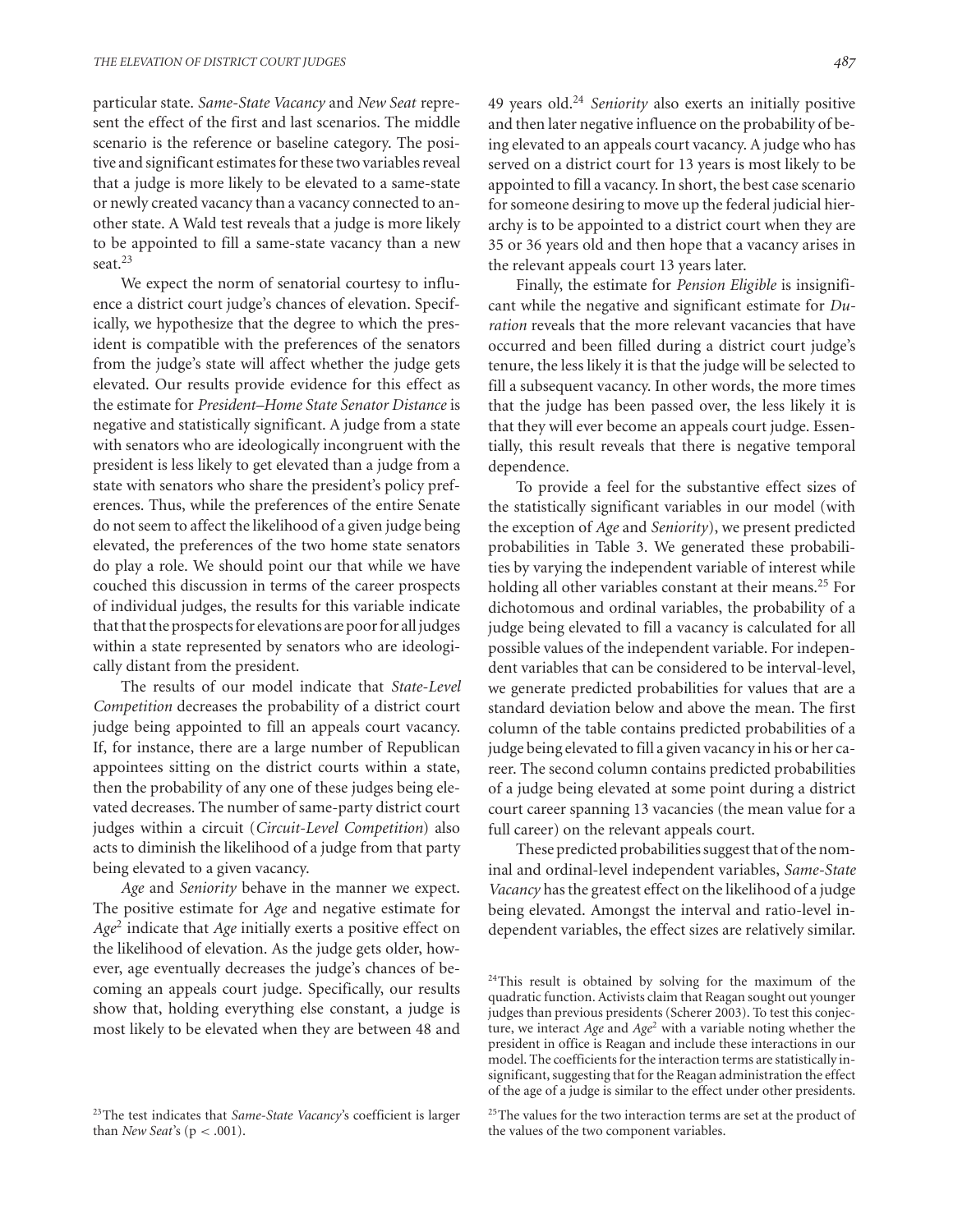|                                             | Probability of<br>Elevation to a | Probability of<br><b>Elevation During</b> |
|---------------------------------------------|----------------------------------|-------------------------------------------|
| <b>Independent Variable Value</b>           | <b>Given Vacancy</b>             | an Average Career                         |
| President of Same Party                     |                                  |                                           |
| $\mathbf{0}$                                | .001                             | .022                                      |
| $\mathbf{1}$                                | .020                             | .260                                      |
| Presidential Compatibility w/Judge's Record |                                  |                                           |
| $-\sigma(.27)$                              | .004                             | .052                                      |
| $+\sigma(.73)$                              | .009                             | .112                                      |
| Previous ABA Rating                         |                                  |                                           |
| $\theta$                                    | .002                             | .022                                      |
| 1                                           | .004                             | .053                                      |
| $\overline{2}$                              | .010                             | .117                                      |
| Same-State Vacancy                          | .036                             | .494                                      |
| New Seat                                    | .009                             | .108                                      |
| Seat Linked to Different State              | .002                             | .024                                      |
| President-Home State Senator Distance       |                                  |                                           |
| $-\sigma(.20)$                              | .008                             | .094                                      |
| $+\sigma(.72)$                              | .005                             | .064                                      |
| <b>State-Level Competition</b>              |                                  |                                           |
| $-\sigma(1)$                                | .011                             | .136                                      |
| $+\sigma(17)$                               | .003                             | .044                                      |
| Circuit-Level Competition                   |                                  |                                           |
| $-\sigma(14)$                               | .009                             | .106                                      |
| $+\sigma(40)$                               | .004                             | .056                                      |
| Duration                                    |                                  |                                           |
| $-\sigma(2)$                                | .010                             |                                           |
| $+\sigma(16)$                               | .004                             |                                           |

#### **TABLE 3 Predicted Probabilities**

*Note:* All other independent variables held at their means. Probability of Elevation During an Average Career is the probability of a judge being elevated over the course of 13 relevant vacancies. For this latter type of probability, *Duration* varies from one to 13.

Obviously, all these predicted probabilities are quite small. This is a function of the fact that the baseline probability of a given district court judge being elevated to fill a given relevant appeals court vacancy is quite small.

The probabilities associated with a judge being elevated over a career, however, are larger. If, for instance, there is a Republican president in office for the first 13 vacancies encountered by a Republican appointee, that judge has an 26% chance of being elevated to one of those vacancies, holding everything else constant. If the judge had instead been appointed by a Democrat, the likelihood of reaching an appeals court is approximately 2%.

#### **The Relative Importance of Different Indicators of Judicial Preferences**

A substantial body of research indicates that when selecting judges presidents seek individuals who share the president's policy preferences (Goldman 1997; Rowland and Carp 1996; Songer, Sheehan, and Haire 2000). Existing research, however, is much less clear regarding the sources of information that a president relies on when determining whether someone will hand down decisions that are compatible with the president's agenda. The results of our model provide new, interesting evidence regarding the relative importance of blunt cues (i.e., the identity and partisan affiliation of the president who initially appointed the judge to the district courts) versus more precise signals (i.e., the ideological direction of a judge's published decisions) about the ideological compatibility between a judge and a president.

Figure 1 compares the substantive effect sizes of the party of the president who appointed the judge to the district court and the nature of the judge's district court record. Presidential compatibility with the judge's record is on the x-axis, where a value of zero indicates extreme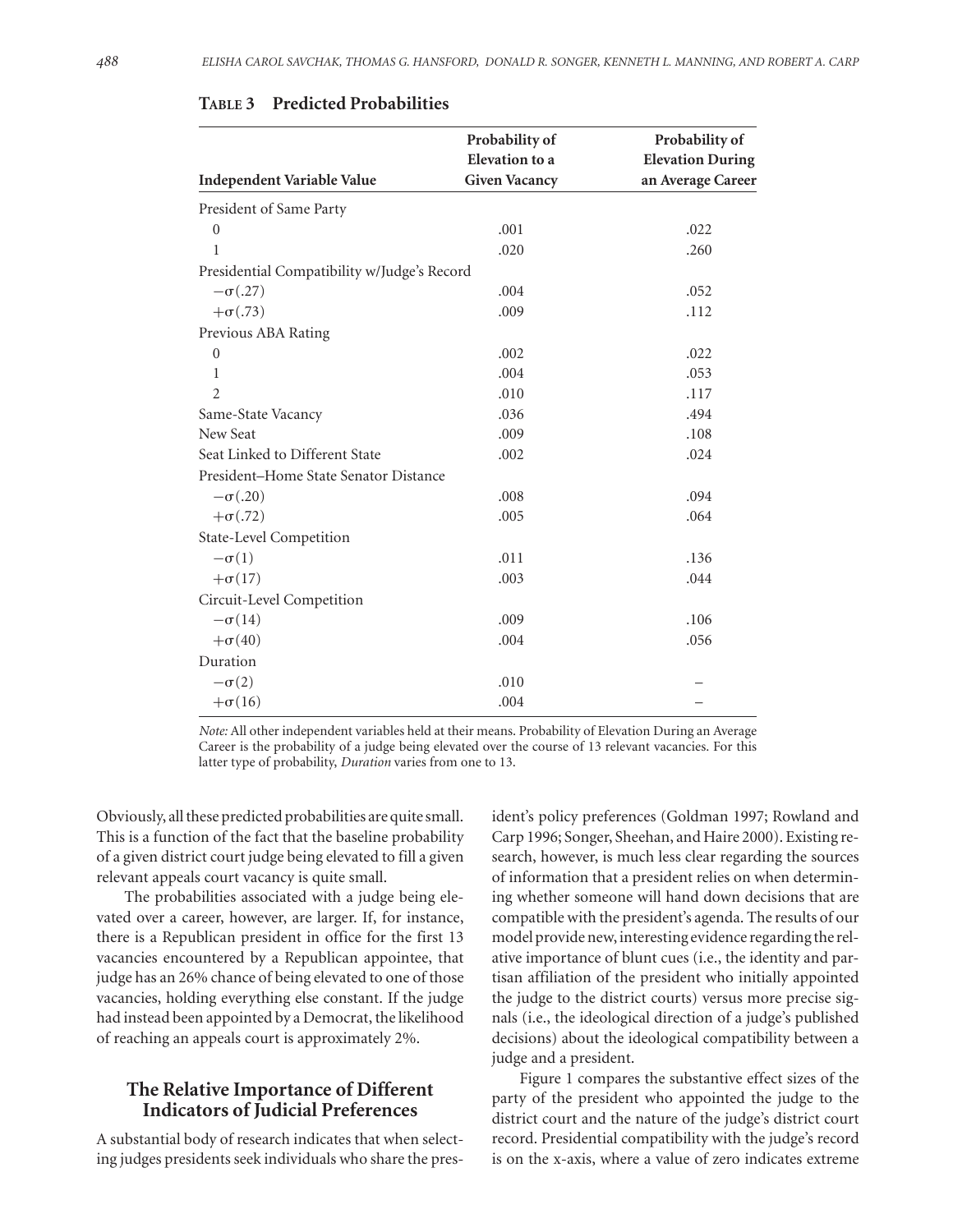#### **FIGURE 1 The Effect of the Compatibility of a Judge's Record with Presidential Preferences on the Probability of the Judge Being Elevated to Fill an Appeals Court Vacancy**



*Note: President of Same Party* equals one if the president in office for the appeals court vacancy is of the same party as the president who appointed the district court judge, and zero otherwise. *Presidential Compatibility with Judge's Record* ranges from zero (completely incompatible record) to one (completely compatible record).

incompatibility between the president and district court judge's decisions, and one indicates that the two are perfectly compatible. Predicted probabilities are presented for two situations; one in which the president in office is of the same party as the president that initially appointed the district court judge and one in which the president is of the other party.<sup>26</sup> These predicted probabilities clearly reveal that whether the president in office is from the same party as the president who initially appointed the judge exerts a larger effect than the president's compatibility with the judge's record. In other words, this blunt cue regarding president—judge compatibility appears to affect the president's nomination decisions, and thus judicial careers, much more than precise signals. A Republican appointee with a highly liberal decision record is less likely to be elevated by a Democratic president than a Democratic appointee with a highly conservative record as a district court judge.<sup>27</sup>

#### **A Controllable Career Path?**

It is reasonable to expect that judicial careers, like other careers, may be somewhat controlled by the judges themselves. Our results indicate that there is one factor affecting the probability of a district court judge being elevated that the judge can control—the decisions published by the judge. Theoretically, a judge's decisions could be slanted in the direction of the sitting president's preferences or the judge could choose only to publish decisions that conform with these preferences. Based on our model, such behavior will increase the probability of the judge being elevated to fill an appeals court vacancy and thus district court judges may have an incentive not to operate in a manner fully independent from the executive branch.

However, factors that are out of the control of the judge once have they have been appointed to a district court have a greater effect on that judge's chance for elevation. These factors include the partisan affiliation of the president who appointed the judge to the district court, the judge's ABA rating upon nomination to the district court, the nature of the appeals court vacancy at hand, and the number of judges in the judge's state and circuit. Judges, themselves, play only a small role in their chances for promotion to an appeals court; politics, geography, and competition largely determine elevation.

We should make it clear that we are not claiming that judges have no control over the entirety of their judicial careers. It is quite possible that a district court judge became a district court judge precisely because he or she engaged in behavior that made them a more attractive candidate for the president. That is, individuals may have a good deal of control over their prospects of becoming a district court judge. Our results indicate, though, that factors that are no longer under the control of a sitting district court judge play a large role in the probability that the judge will be elevated to an appeals court.

# **Conclusion**

Which district court judges would be most likely to be elevated by a president who is assumed to be concerned

<sup>&</sup>lt;sup>26</sup>The values for the two interaction terms are determined by multiplying *President Compatibility with Judge's Record* with the average value of the other variable in question. All other independent variables are set at their means.

<sup>27</sup>While our measure of *Presidential Compatibility with Judge's Record* is based on a judge's published decisions across all issue areas, it is possible that presidents care only about decisions in a subset of such decisions (e.g., abortion or civil rights). It is impor-

tant to recognize, though, that only a fraction of a district court judge's decisions are published, and these tend to be the decisions that are legally or politically most interesting. Thus, less important decisions are already being excluded from our data. In addition, by including only cases in a few issue areas, we would base our measure of a judge's preferences on a very small set of published decisions. If the president is really just concerned with a subset of a judge's published record, though, then this would attenuate the effect size of *Presidential Compatibility with Judge's Record*.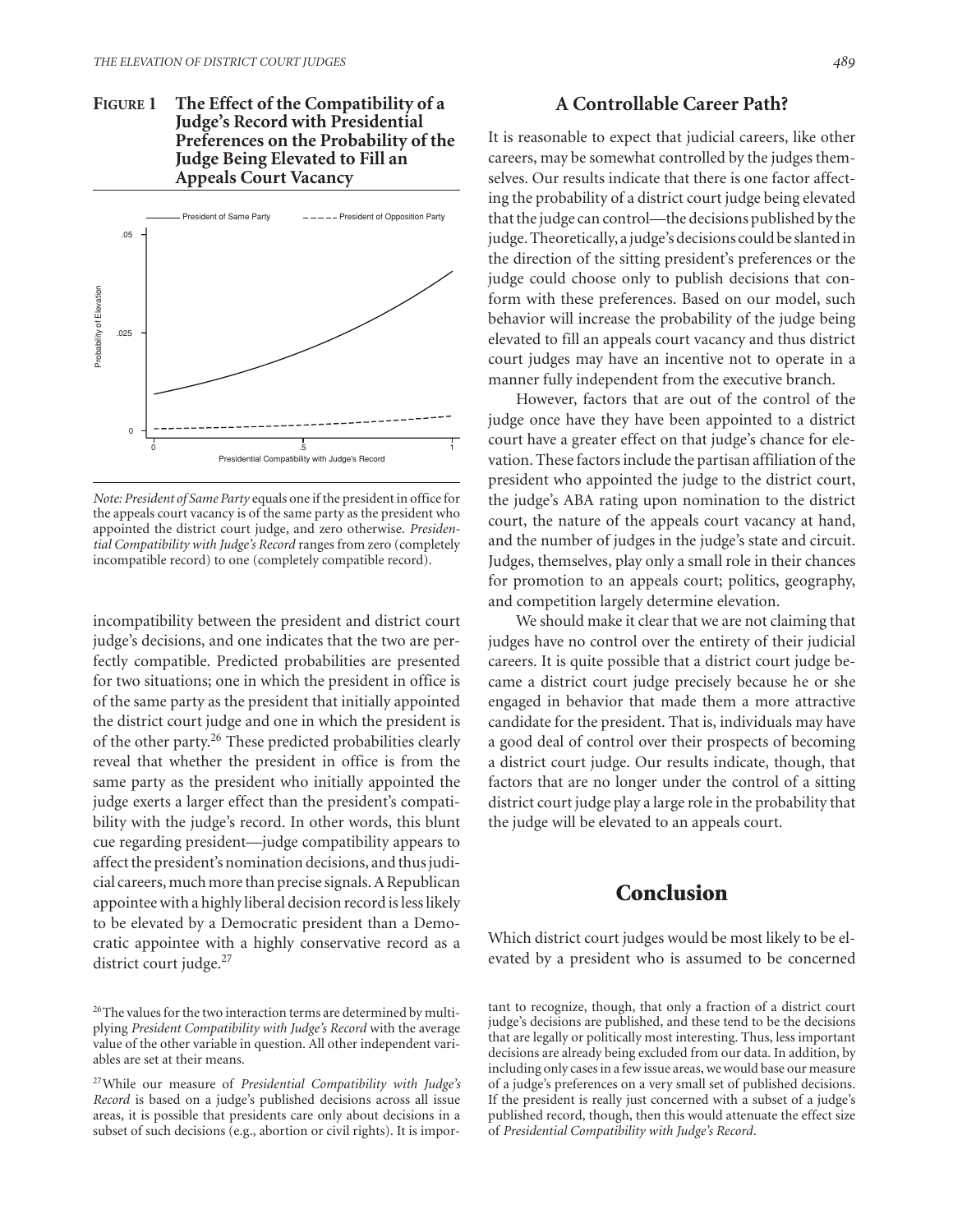with leaving behind appointees who will support the policy preferences of the president long after he has left office? We began to answer this question by arguing that the likelihood of a judge being elevated is a function of the combination of various informational cues and signals regarding the nature of the judge and the judge's compatibility with the preferences of the president. We also posited that norms involving both geography and Senate politics affect the chances of a district court judge filling an appeals court vacancy. Our statistical analysis supported most of the specific hypotheses, although we found little evidence that the effect of the compatibility of a judge's decisions with presidential policy preferences is conditioned either by the size of the published record or Senate preferences.

If judges are strategic, they may ask themselves what they can do to increase their chances for elevation. From the standpoint of a given district court judge, two results stand out. First, the chance of elevation for any given judge is small. From the vantage point of the sitting judge, most of the factors that will have the greatest impact on whether they are elevated are uncontrollable. The one thing that a sitting judge can do is to make and publish liberal decisions if a Democratic president is in office and do the opposite if a Republican is in office. Our data suggests that such a strategy will increase the chance that a judge will be elevated, but the increase will be relatively small. In contrast, a series of factors that are beyond the influence of a judge, including who is president, when a vacancy occurs, in which state it occurs, and how much competition he or she faces from other judges, will have a cumulative impact on the chance for elevation that will dwarf the significance of the opinion writing of the judge. Thus, while the answer to the question, "who gets elevated?" appears to be the result of complex, rational calculation on the part of the sitting president, from the vantage point of a given district court judge it appears closer to Machiavelli's notion of *fortuna*.

This result has important implications for our understanding of the independence of the federal courts. If the compatibility of a judge's record with the president's policy preferences has a major impact on the likelihood of the judge getting elevated, then there is a serious incentive for judges to consider presidential preferences when deciding cases. If, on the other hand, a judge's elevation prospects are linked solely to factors that cannot be controlled by the judge then a judge is relatively free to decide cases based on some combination of legal and attitudinal concerns. Our results lean somewhat towards the latter scenario, although a judge's record is not irrelevant. It therefore appears that the desire to move up the judicial hierarchy may not necessitate strategic or deferential behavior on the part of the judge, although such behavior can enhance career prospects.

# **Appendix A Selection Effects**

We utilize a conventional probit model to model the probability or risk of a district court judge being elevated to a relevant vacancy. It is possible, though, that the president may first decide whether or not he wants any district court judge to fill the vacancy before proceeding to choose the specific district court judge. In other words, the president may on occasion look only at potential nominees who are not district court judges. This initial decision would then constitute a selection mechanism. While we do not theoretically expect such a selection effect, if such a selection mechanism exists then there are two potential problems.

First, if an independent variable in the main equation (the equation predicting whether a given judge is elevated to a given vacancy) is also a predictor in the selection equation (the equation predicting whether the president elevates *any* district court judge to fill a vacancy), then ignoring the selection equation can lead to a misleading estimate for the variable in the main equation. If the presence of unified government, for example, makes the president more or less likely to look at district court judges, then the estimates for any variables in our main equation that capture the effect of unified government will be biased. For example, we include *Presidential Compatibility with Judge's Record*×*Unified Government* and expect a positive coefficient for this variable. But, if the existence of unified government causes the president to seek nominees other than district court judges and this selection effect is unaccounted for, then the estimate for the interaction term may in fact be negative. Of course, the simplest solution to this problem is to include *Unified Government* in the model, which we do.

The second potential problem involves the error terms of the main equation and the hypothetical selection equation. If these error terms are correlated across the two equations, then the coefficient estimates in the main equation may be inconsistent. The solution here is to estimate a probit model with selection, in which both the main and selection equations are estimated and the errors are allowed to be correlated (since the bivariate normal distribution is employed). This approach also solves for the first problem we identified. Thus, we estimated our model as a probit model with selection (see Dubin and Rivers (1990) for a discussion of selection models in which the main equation involves a dichotomous dependent variable).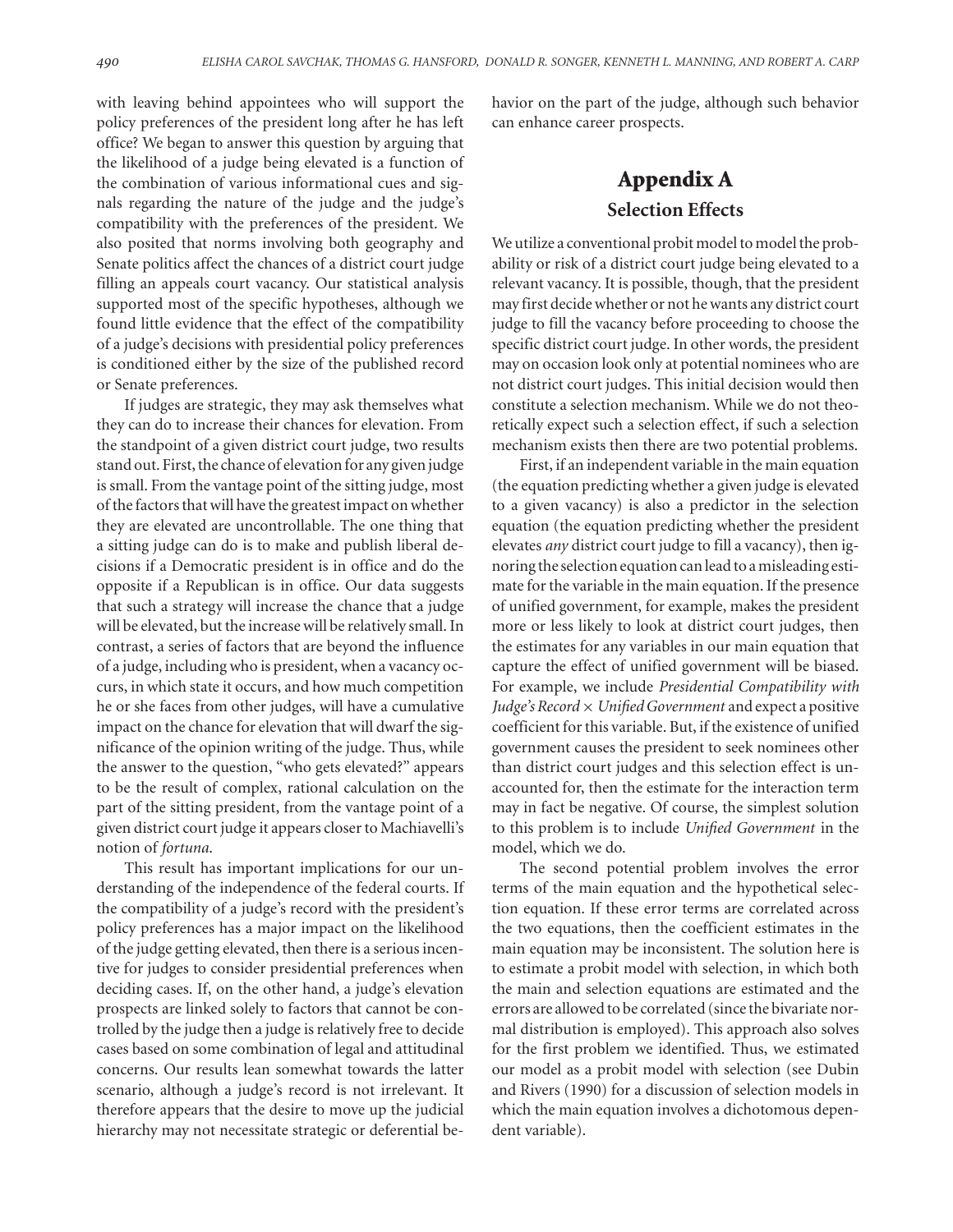| <b>Independent Variable</b>                                         | Coefficient | <b>Stand. Error</b> | p Value           |
|---------------------------------------------------------------------|-------------|---------------------|-------------------|
| Same President                                                      | .238        | .133                | .038              |
| President of Same Party                                             | .863        | .114                | .000              |
| Presidential Compatibility with Judge's Record                      | .619        | .258                | .008              |
| Pres. Compatibility $\times$ Opinions Published                     | .003        | .007                | .324              |
| Pres. Compatibility $\times$ Unified Government                     | $-.393$     | .312                | $\qquad \qquad -$ |
| Previous ABA Rating                                                 | .275        | .076                | .000              |
| Same-State Vacancy                                                  | 1.08        | .108                | .000              |
| New Seat                                                            | .528        | .119                | .000              |
| President–Home State Senator Distance                               | $-.431$     | .155                | .003              |
| <b>State-Level Competition</b>                                      | $-.028$     | .006                | .000              |
| Circuit-Level Competition                                           | $-.008$     | .004                | .037              |
| Number of Opinions Published                                        | $-.003$     | .005                | .535              |
| Unified Government                                                  | .088        | .204                | .668              |
| Age                                                                 | .259        | .085                | .002              |
| Age <sup>2</sup>                                                    | $-.003$     | .001                | .001              |
| Seniority                                                           | .197        | .042                | .000              |
| Seniority <sup>2</sup>                                              | $-.007$     | .002                | .001              |
| D.C. Judge                                                          | $-.022$     | .380                | .954              |
| Pension Eligible                                                    | $-.196$     | .302                | .516              |
| Duration                                                            | $-.021$     | .012                | .074              |
| Constant                                                            | $-10.3$     | 2.31                | .000              |
| Selection Equation                                                  |             |                     |                   |
| <b>Unified Government</b>                                           | $-.336$     | .024                | .000              |
| New Seat                                                            | $-.192$     | .026                | .000              |
| D.C. Vacancy                                                        | $-1.51$     | .121                | .000              |
| Constant                                                            | .071        | .017                | .000              |
| Number of Observations                                              |             | 13,627              |                   |
| rho                                                                 |             | .908                | .068              |
| Likelihood Ratio Test of $rho = 0$ (Chi-squared, 1 deg. of freedom) |             | 3.07                | .080              |

**TABLE A1 Probit Model (with Selection) of the Elevation of District Court Judges**

For the variables resulting from our hypotheses, the p values are for one-tailed tests. For component variables, control variables, and variables in the selection equation, two-tailed test values are reported. For estimates that are not in the hypothesized direction, no p value is reported.

The main equation (explaining whether a specific judge is elevated to fill a vacancy) includes all the independent variables that our traditional probit model includes. It is less obvious which variables should be included in the selection equation (explaining when the president will consider district court judges in general for an appeals court seat). We ultimately include all the independent variables that are vacancy-specific or timespecific. The judge-specific variables (which represent the majority of our variables) are not appropriate to include in the selection equation. We thus include *Unified Government*, *New Seat*, and *D.C. Vacancy* (equals one if the vacancy is on the D.C. Court of Appeals) in the selection equation.

The main equation results are very similar to the results generated by a traditional probit model that does not account for selection. The only meaningful difference is that the coefficient estimate for *Same President* just becomes statistically significant. The estimated rho (the parameter defining the correlation between the error terms in the two equations) is large but is not quite significant.<sup>28</sup> The similarity across the results of this model and the model presented in Table 2, as well as the lack of a clearly significant rho, imply that selection does not represent a problem for our analysis.

<sup>28</sup>The estimate for rho is quite unstable across slightly different model specifications, varying from negative to positive. This further supports the lack of a meaningful selection effect.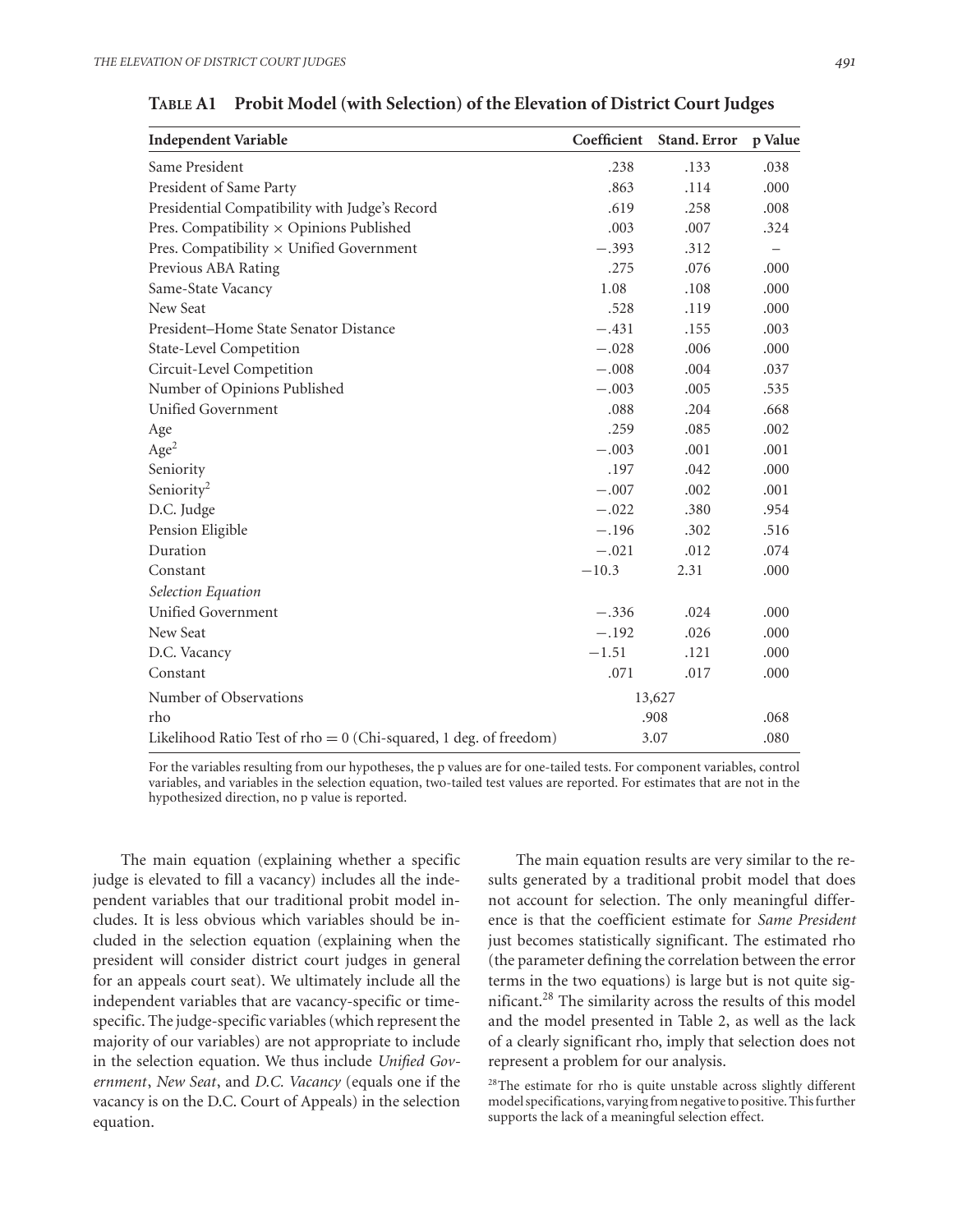## **Appendix B**

## **Assessing Our Decision to Pool the Data**

Some scholars suggest that over time there have been significant changes to the manner in which federal judges are selected. Some claim that Senate confirmation hearings and votes have become more contentious (e.g., Silverstein 1994) and others argue that the whole selection process is now more ideological (e.g., Wolfe 1991). While there is little consensus on whether selection dynamics have in fact changed over time (see Guliuzza, Reagan, and Barrett 1994; Melone 1991), we nevertheless examine whether our model applies equally over time or instead captures only features of the judicial selection process of the last few decades. While much of the relevant literature focuses on changes in confirmation politics, potential changes in nominations is of greater relevance for our analysis. We test two potential structural breaks in our model: 1964 (start of the civil rights era, see Scherer 2005) and 1981 (start of the Reagan administration, see Goldman 1997; Scherer 2005).

To assess whether our results differ before and after 1964, we generated a dummy variable equaling one if the observation occurred in or after 1964 and then interacted this dummy variable with all of our independent variables.29 We then estimated our model with both the original independent variables and the new interaction terms (this is a type of Chow test). The estimates for the interaction terms reveal whether the effects of the independent variables change from 1964 on. A Wald test reveals that we cannot reject the null hypothesis that all of the interaction terms have coefficients of zero, although it is a close call  $(p = .036)$ . Individually, only two of the 17 coefficients for the interaction terms achieve statistical significance. Specifically, these results suggest that *Age* and *Age*<sup>2</sup> do not exert statistically significant effects until 1964. None of the other independent variables differ in a significant manner across these two time periods.<sup>30</sup> We urge caution in making much of the change in the effect of the age of the judge, as only 4% of our observations fall before the 1964 breakpoint. Furthermore, the results of the second structural break test imply that there in fact has been no change to the effect of these two variables.

We repeated this procedure with the 1981 break point.<sup>31</sup> The results of a Wald test indicate that we cannot reject the null hypothesis that the coefficients for all the interactions are equal to zero. Only one of the 19 interaction terms is individually significant. *Previous ABA Rating* has a positive and significant effect before 1981 and an insignificant effect on and after 1981. This may be due to the criticism and controversy surrounding ABA ratings during the 1980s and 1990s.

We also need to assess whether the explanatory power of our model changes over time. In other words, it is possible that the coefficients remain constant over time but the size of the error variance changes as a function of time. We test for this possibility by estimating our model as a heteroskedastic probit model in which the two temporal dummy variables are included as explanatory variables in the variance equation. The results of this model estimation reveal that the variance of the error term does not change after either of the possible structural breaks. The explanatory power of our model remains constant over time.

In sum, there appears not to have been a major break in our model in either 1964 or 1981, although a few coefficients do exhibit some instability. Taken together with the stability of the error variance in our model over time, we conclude that with one caveat (involving ABA ratings) our model is applicable throughout the latter half of the twentieth century. Overall, our results provide little support for the notion that the nature of federal judicial selection has fundamentally changed over the last few decades.

It has also been suggested that Republican presidents and Democrat presidents behave differently when it comes to selecting judges. As with the other supplementary analyses, we performed a Chow test in order to determine whether our data can be pooled across presidents of different parties. The only meaningful result here is that for Republican presidents the estimate for *Same President* is positive and significant while it is not for Democratic presidents. The results of a heteroskedastic probit model indicate that our model fits observations occurring under Republican and Democratic presidents equally well.

# **References**

Beck, Nathaniel, Jonathan N. Katz, and Richard Tucker. 1998. "Taking Time Seriously: Time-Series—Cross-Section

<sup>29</sup>The interaction terms for three of the independent variables (*Unified Government*, *D.C. Judge*, and *Pension Eligible*) cannot be included due to collinearity and model convergence issues. The exclusion of these variables is not particularly troublesome as they are only controls.

<sup>30</sup>We also tested whether the effect of *Presidential Compatibility with Judge's Record* only changed after 1964 for southern judges. The results indicate that the effect of *Presidential Compatibility with Judge's Record* stays the same before and after 1964, regardless of whether the judge is from the South.

<sup>&</sup>lt;sup>31</sup>The interaction term for *D.C. Judge* cannot be included as it is a perfect predictor. The exclusion of this variable is not particularly troublesome as it is only a control variable.